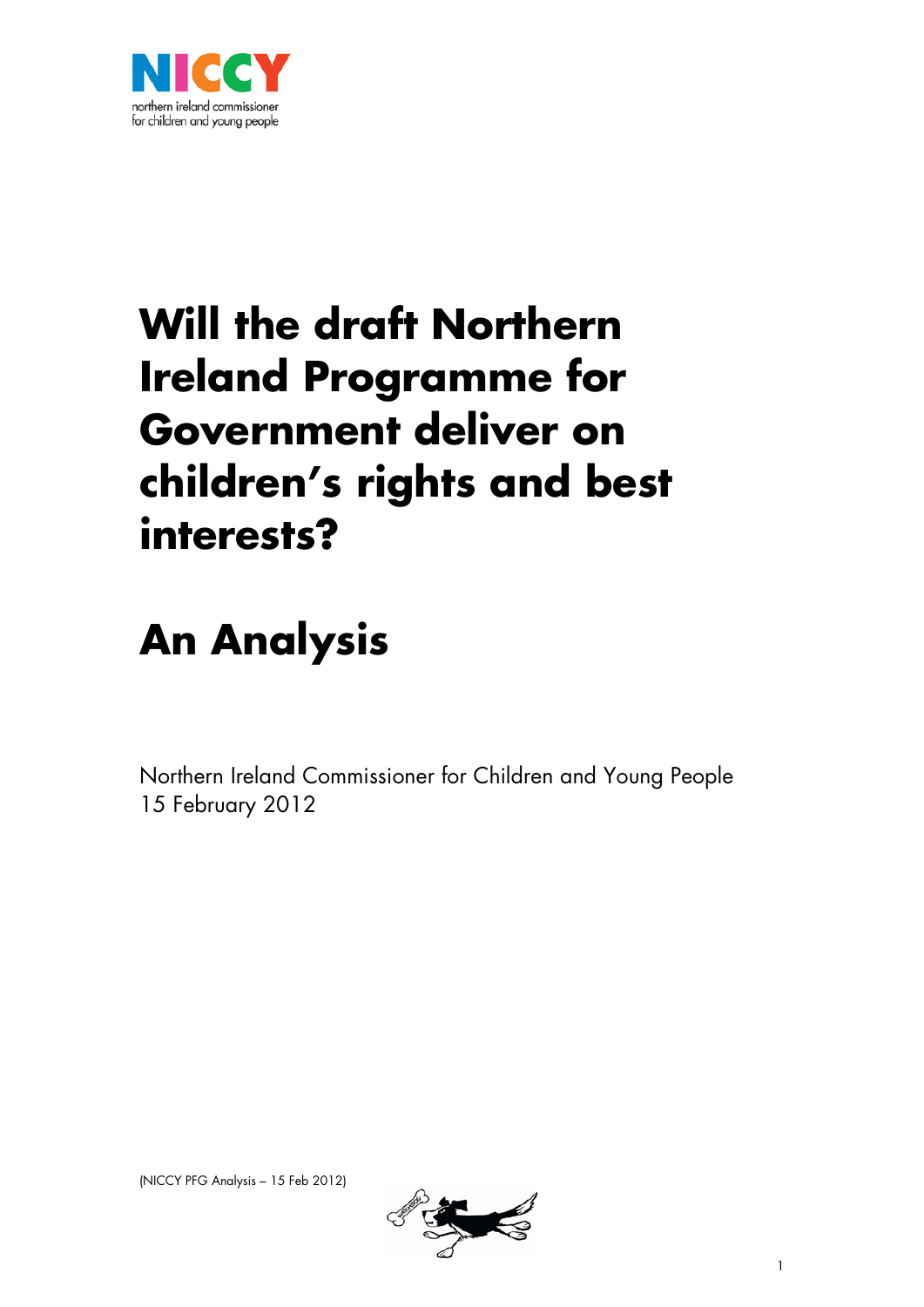

# **1. Introduction**

The Northern Ireland Commissioner for Children and Young People (NICCY) welcomes the publication of the Northern Ireland Executive's draft Programme for Government, draft Investment Strategy and Economic Strategy. This paper will analyse the commitments in the draft Programme for Government to assess whether these are likely to deliver effectively for children and young people, and if they have appropriately taken into account children's rights and best interests.

The Office of the Commissioner for Children and Young People (NICCY) was created in accordance with The Commissioner for Children and Young People (Northern Ireland) Order 2003 to safeguard and promote the rights and best interests of children and young people in Northern Ireland.

Under articles 7(2) and (3) of this legislation, NICCY has a mandate to keep under review the adequacy and effectiveness of law, practice and services relating to the rights and best interests of children and young people by relevant authorities. Following a strategic review of the delivery of this statutory duty, the Commissioner decided to focus on the four key Northern Ireland Departments which have the most significant responsibilities for delivering on children's rights and best interests, i.e. the Office of the First and Deputy First Minister, the Department of Education, the Department of Health, Social Services and Public Safety, and the Department of Justice. Therefore, while this paper will provide general comments on the draft Programme for Government, it will also focus on the commitments relevant to each of the four priority departments.

# **The 'Make it Right' campaign**

In 2008, the Commissioner completed a wide-ranging review of the state of children's rights in Northern Ireland which was published as 'Children's Rights: Rhetoric or Reality'. This report was used as a basis for NICCY's 'Make it Right' campaign which was launched on the  $20<sup>th</sup>$  anniversary of the UN Convention on the Rights of the Child. The purpose of the campaign was to distil some of the key findings of the review of children's rights into monthly themed policy briefings for decision-makers and influencers, and campaign briefings for children and young people distributed throughout 2010. In total, twelve areas of children's rights were identified as requiring priority by the Executive, and three calls were outlined for each.

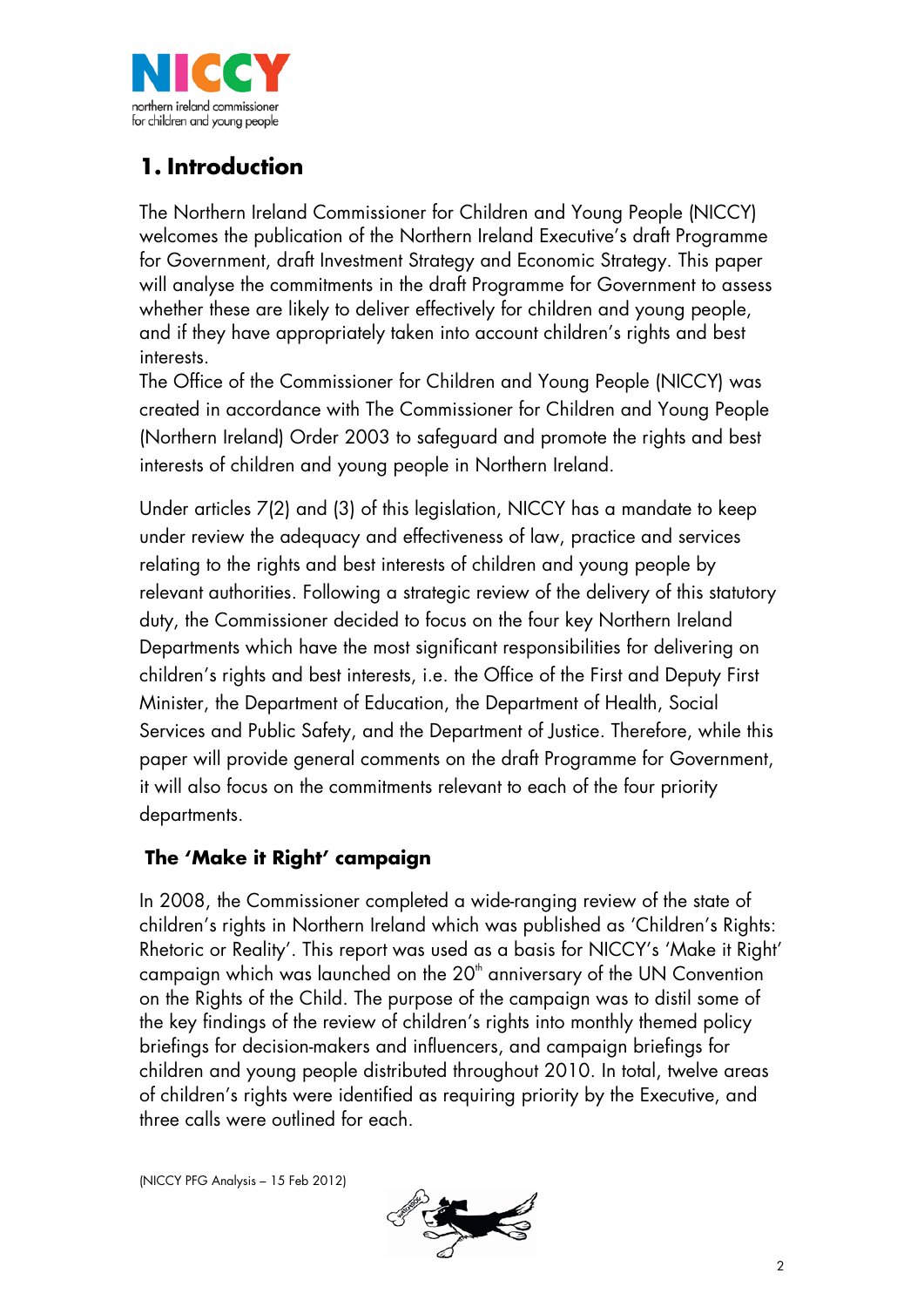

Around 2,500 children and young people took action in support of the campaign, calling on the Executive ministers to 'Make it Right' for children in Northern Ireland. In December 2010, each minister in the Executive received a sack of campaign messages from children and young people relating to issues for which they held responsibility. Ministers gave a commitment to review these messages and to take them into account when reviewing the work of their Departments.

Following the Assembly election in May 2011, the Commissioner met with each new Executive minister to highlight key areas of concern relating to children's rights and best interests, falling within the remit of their Department. Central to this were the 'Make it Right' calls, which were communicated again to the respective Ministers. It was explained that these were critical areas for children and the Commissioner strongly advised Ministers to reflect them as commitments in the Programme for Government. This paper provides an analysis of how these critical children's rights issues have been addressed in the draft Programme for Government.

#### **Delivery for children in Northern Ireland 2007-11**

NICCY notes the review in the draft Programme for Government of developments over the previous Assembly term. Of 18 achievements, only one focussed directly on children: a school improvement policy which resulted in an increase in the percentage of school leavers attaining at least 5 GCSEs at A\*- C.

In January 2011, NICCY commissioned researchers from the Queens University Belfast to review government delivery for children over the previous Assembly term, with a particular focus on the development and implementation of policies and strategies.<sup>[1](#page-2-0)</sup> While there was some evidence of good practice, the Report findings identified a number of failings in the way the Executive was delivering on children's rights in Northern Ireland. This included:

# **1. An inconsistent commitment to children's rights**

The degree of consistency with which the issue of children's rights was addressed in strategies, and then put into practice, varied between government departments and between strategies. Concerns were expressed at a perceived de-prioritisation of children's rights within the Executive.

<span id="page-2-0"></span><sup>(</sup>NICCY PFG Analysis – 15 Feb 2012) j 1 Byrne, B. and Lundy, L., (2011), Barriers to Effective Government Delivery for Children in Northern Ireland, (NICCY, Belfast).

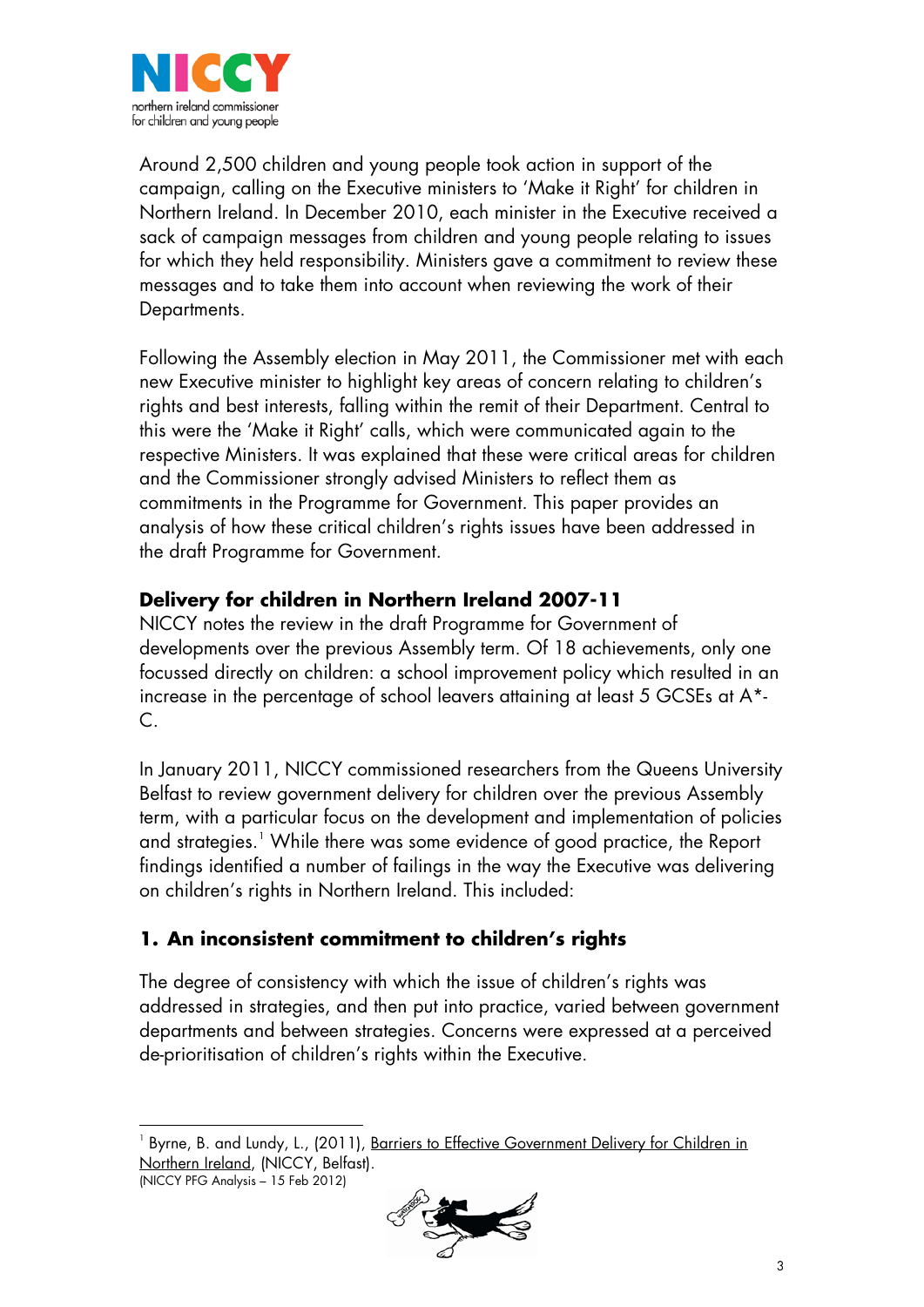

# **2. Delays in development and implementation**

There were significant time delays between the recognition of a need for a strategy and its final approval – of up to five years. There were also delays in the production of Action Plans, and in some cases, these were not subject to consultation processes. A number of Action Plans were published in the middle of the timescale that they were intended to cover, or included actions that were due to have been completed prior to the publication of the Action Plan.

# **3. Translating strategic visions into specific and measurable outcomes**

Concerns were expressed that too much time was spent in developing strategies, but not enough in implementing them. Some were seen as too aspirational, lacking the 'teeth' to enable effective delivery for children. Interviewees from all categories raised the 'cut and paste' nature of strategy documents and Action Plans, where departments attempt to make existing work 'fit' with new strategies.

# **4. Lack of coordination and joined up government**

The issue of co-ordination and 'joined up working' across government departments emerged as a crucial theme throughout the study. While there was some evidence of good practice at intra-agency level, and positive developments in the establishment of the Children and Young People's Strategic Partnership, this was not always replicated at central government level. This was viewed by many as the main barrier to effective government delivery for children.

# **5. Insufficient resourcing**

Current funding structures do not encourage or facilitate opportunities for pooled funding for cross-cutting children's issues. Thus, individual departments are responsible for determining expenditure on particular aspects of children's issues in accordance with departmental priorities, resulting in elements of strategies being resourced by some departments and not others. The Report identified the need for a coherent plan to deal with children's issues and a collective vehicle to support funding for the joint commissioning of children's services.

The lack of visibility of spending on children in government budgets makes it impossible to determine the extent to which Government is fulfilling its obligations under the UNCRC.

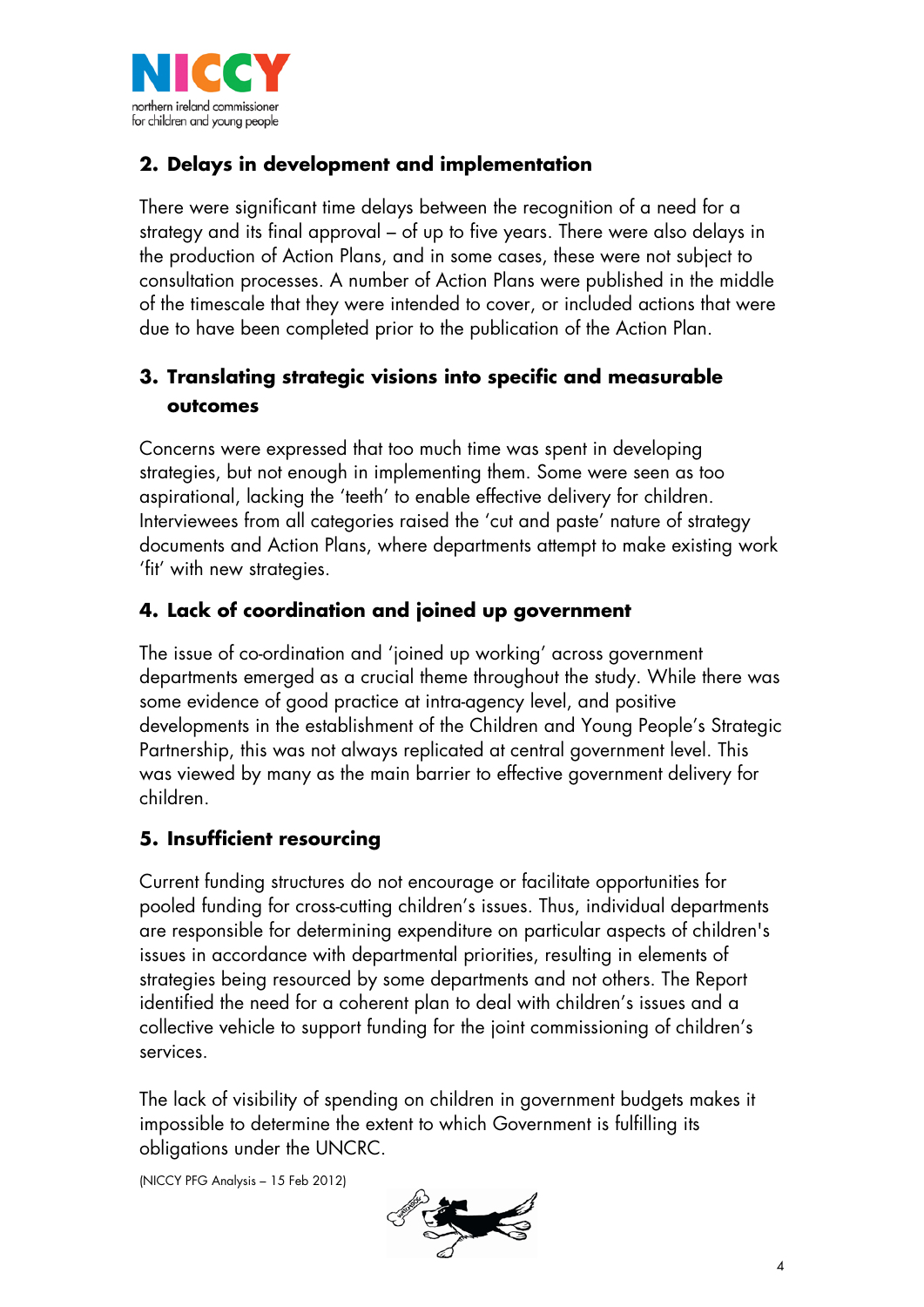

# **6. Lack of data, analysis and research**

There have been consistent calls from NICCY and other children's sector organisations for comprehensive, reliable and sufficiently disaggregated data to enable the identification of discrimination or disparities in the realisation of rights for children in Northern Ireland.

# **7. Limited Engagement with children**

Serious concerns have been raised by NICCY and NGOs about the extent to which children have been meaningfully engaged in the consultation processes of targeted strategies, policies and action plans. It has been difficult to determine the extent to which children have been engaged in these processes, due to a lack of transparent and available information from government departments outlining how children have been engaged and how their views were given due weight in the final strategy, policy or Action Plan.

## **8. Child rights impact assessment**

There is currently no formal or specific system in place to ensure that the impact of policies, strategies and Action Plans on children and their rights is systematically assessed and addressed. While Section 75 of the Northern Ireland Act (1998) requires public authorities to promote equality of opportunity across nine different categories, including age, this is not the same as the requirement to assess the impact of a policy or strategy against the provisions of the UNCRC specifically.

*Recommendation 1: The Executive should consider the findings of the 'Barriers to effective government delivery for children in Northern Ireland' Report when planning its work for children over the next three years. This should include ensuring the Programme for Government demonstrates a strong commitment to delivering on children's rights and best interests.*

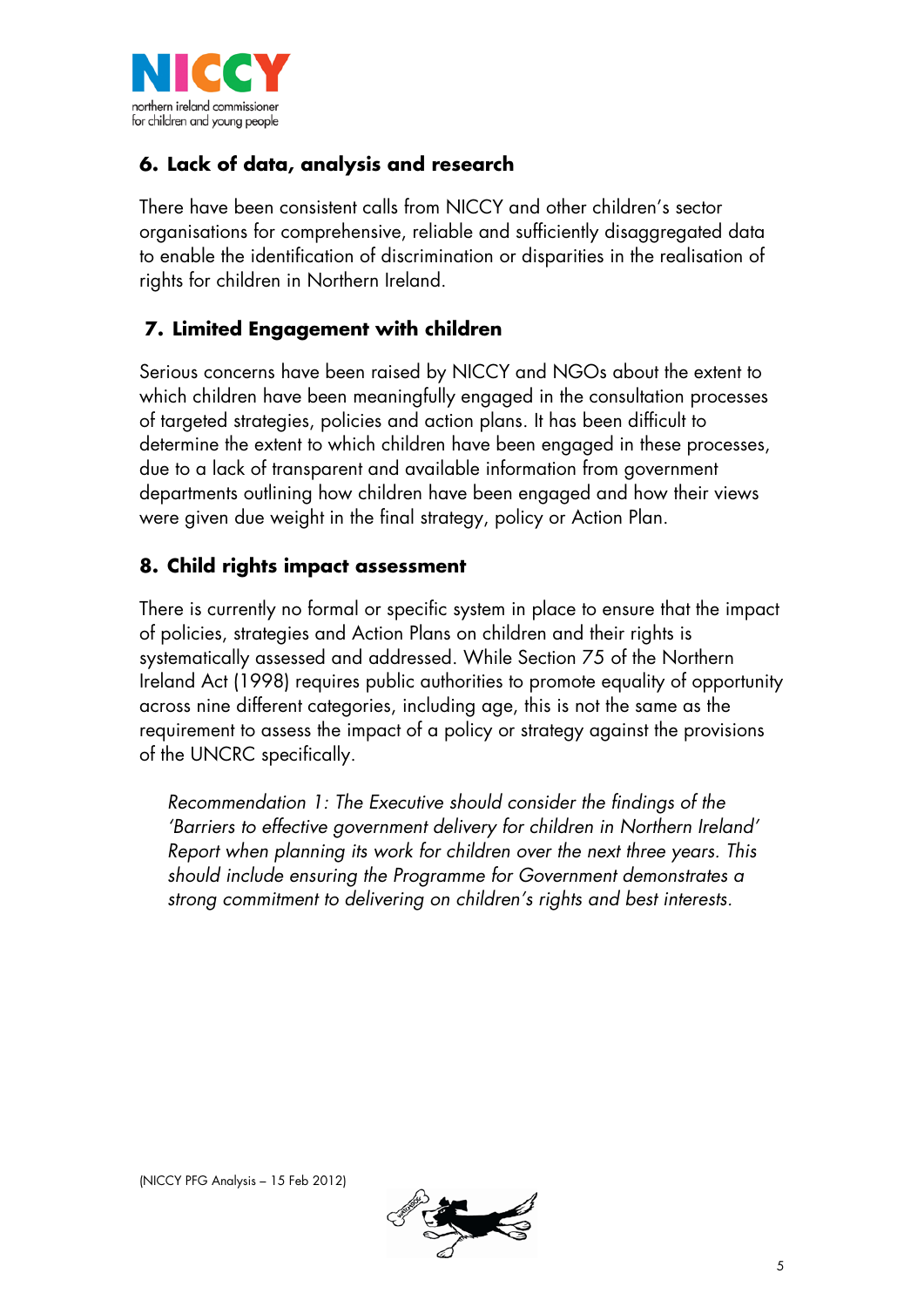

# **2. General Comments on the draft Programme for Government**

In general, the Programme for Government is a well produced document, articulating important principles of equality and sustainability whilst also recognising the inequalities that exist in Northern Ireland. It is positive that the document outlines the importance of ensuring that the Programme for Government makes a real difference to people's lives. Indeed, while this paper reflects on the commitments outlined in the document, the true test of the Programme for Government will be in how it is delivered, and the Commissioner will continue to advise and challenge the Executive to deliver effectively on its commitments to children over the lifetime of this Assembly.

The aim 'to build a shared and better future for all' is very welcome as it recognises the need to improve the lives of everyone in Northern Ireland. This must include addressing the deep inequalities affecting particular groups of children in Northern Ireland, including children living in poverty, care experienced children, Traveller children, children living in areas particularly affected by the conflict, minority ethnic children, children in contact with the justice system, children with disabilities and asylum seeking children.

The realisation of this aim must be considered in light of the key priority of the Executive being the current economic situation. Supporting economic recovery is absolutely essential, and the Executive is right to link this to tackling disadvantage. There is a common perception that 'a rising tide floats all boats', that economic prosperity 'trickles down' to all within society. However, as was demonstrated during the period of economic growth experienced in the UK during the decade leading up to the current recession, this was not the case in reality. Over this period, economic inequality was found to have increased significantly, and the benefits of economic growth to have been experienced disproportionately by those who were already among the better off within society. Moreover, it would seem that the worst excesses of the recession are having a disproportionate impact on those who were already on low incomes, and the introduction of proposed Welfare Reforms are likely to hit these families even harder.

#### **The Programme for Government priorities**

The five inter-related priorities articulated are all to be welcomed:

1. Growing a sustainable economy and investing in the future

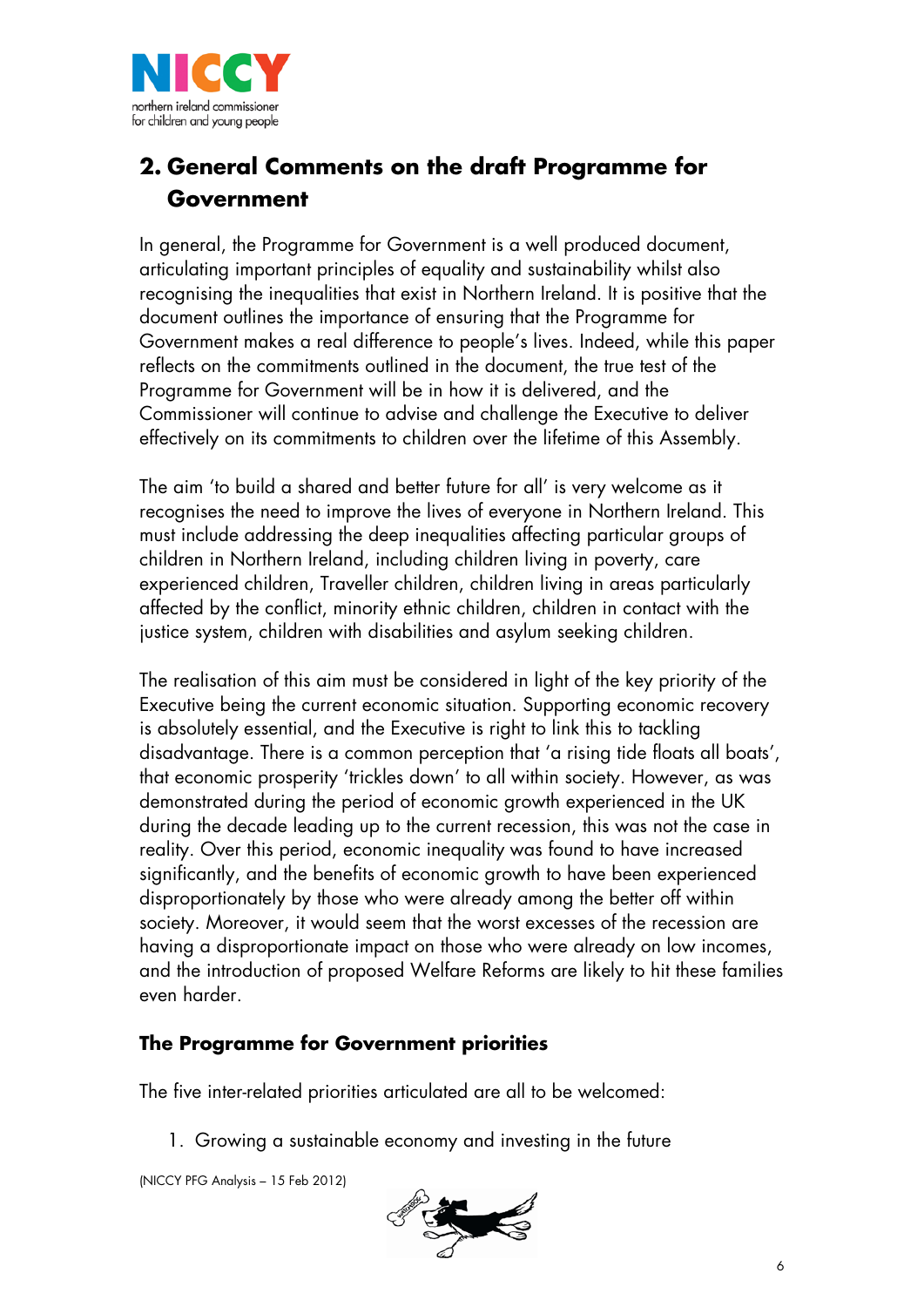

- 2. Creating opportunities, tackling disadvantage and improving health and well being
- 3. Protecting our people, the environment and creating safer communities
- 4. Building a strong and shared community
- 5. Delivering high quality and efficient public services

It is also positive that the draft document states that 'All departments of Government must work together to produce policies, plans and strategies – the 'building blocks' – that are consistent with the priorities we have identified. In addition, Government as a whole, must act collaboratively with partners in the private, community and voluntary sectors to assure, and positively maximise, the impacts of our work.'

As has been outlined above, a more 'joined up' approach to planning and delivery is essential, if the Executive is to deliver effectively for the people of Northern Ireland, and particularly for children and young people. While it is helpful that this is stated in the draft Programme for Government, there is very little evidence of how this will be achieved. Of the 76 commitments listed under the five priorities, only two have more than one department listed as responsible for their delivery.

*Recommendation 2: NICCY recommends that the Programme for Government includes specific mechanisms for ensuring joined up working between Departments and their delivery bodies. The Executive should consider practical measures such as putting in place joint budgeting processes and a statutory duty to cooperate in planning, commissioning and delivering children's services.*

Reviewing the previous Programme for Government, it may be argued that it included too many commitments – over 300. In advising Ministers on the production of the Programme for Government, the Commissioner suggested that they focus on a smaller number of key commitments. NICCY is encouraged that this has been reflected in the draft document, with the identification of 76 commitments. However, alongside these are listed around 130 'building blocks': the policies, plans and strategies that must also be delivered along with the priorities identified. Some of these are reflected in the later commitments, for example the childcare strategy and child poverty strategy in Priority 2.

Moreover, there is a degree of incoherence in the commitments listed. Some are very high level, while others are very specific. Many important areas are included as building blocks, but then are not carried through into the

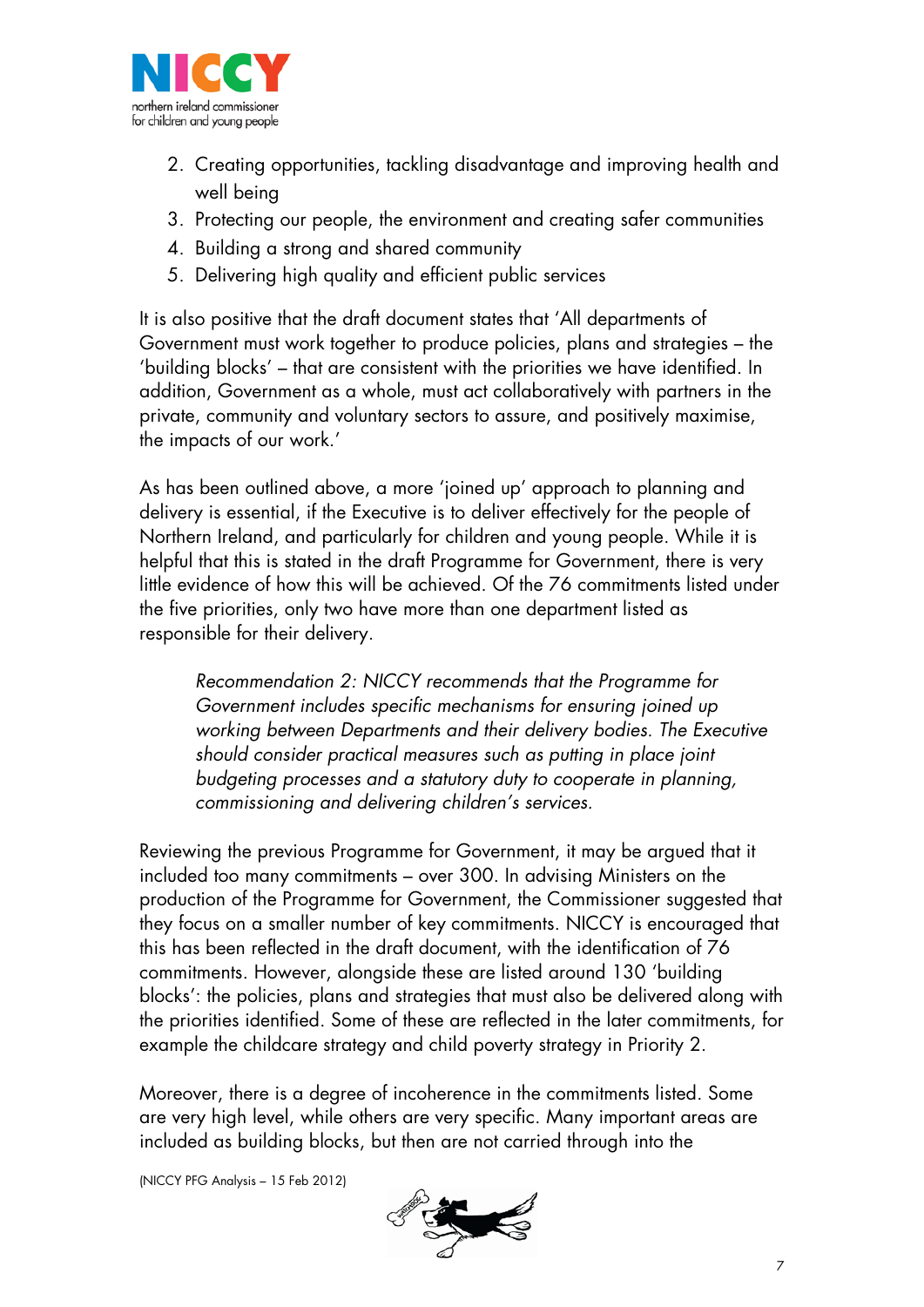

commitments, while others feature in neither. For example, the Bamford Review and the 10 year Strategy for Children and Young People are included as building blocks but are not carried through into commitments. This has resulted in significant gaps in commitments for children. These are outlined later in this document.

There is no evidence of a clear legislative programme. It is only through further scrutiny that it is possible to identify eight pieces of legislation within the document. These are:

- Legislation to establish the Education and Skills Authority (ESA) (2012- 13)
- Age discrimination legislation to the provision of goods, facilities and services (2013-14)
- Legislation to give effect to Access to Justice reforms (2013-14)
- Legislation to include older and vulnerable people in sentencing guidelines (2013-14)
- Devolution of Corporation Tax (2013-14)
- Levy on single use carrier bags (2012-13)
- Establishing a new 11 council model for Local Government (2012-13)
- Legislation to implement changes to post-2015 structures of Government (2013-14)

The introduction of critical pieces of legislation that are planned, for example, the Welfare Reform Bill and the Mental Health and Capacity Bill have not been included in the draft Programme for Government.

*Recommendation 3: The Programme for Government should include a comprehensive legislative programme.*

## **Priority 1: Growing a sustainable economy and investing in the future**

This priority largely focuses on investment, jobs, regeneration and providing support to internationally significant events, as well as including better educational attainment for disadvantaged young people. The milestones/outputs are mostly quantified and quite specific, although there is some variability.

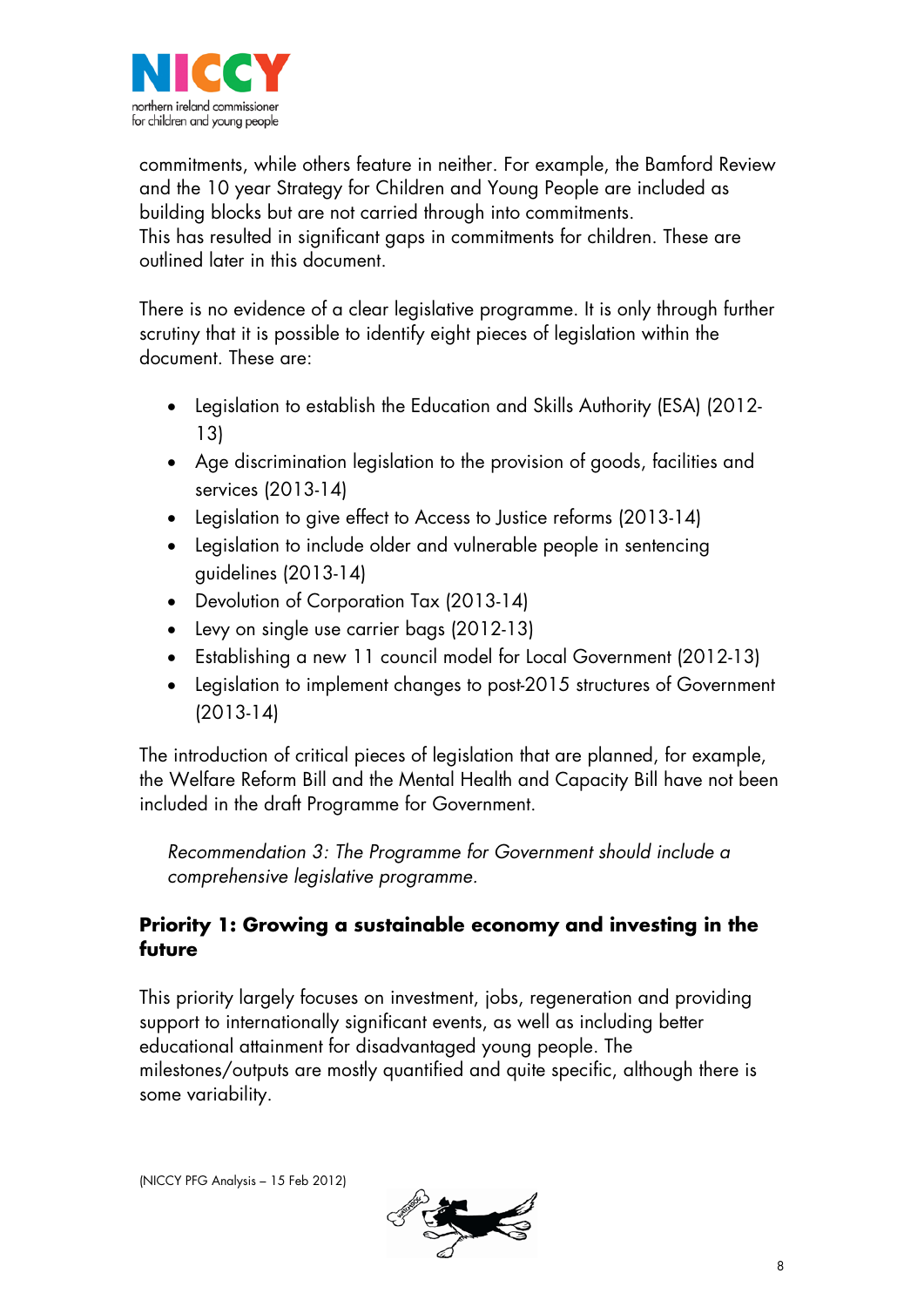

Arguably, it would have been appropriate in this priority to include commitments to early intervention and prevention for children and young people, thus contributing to the priority 'investing in the future'. As it is not identified in this priority, it is essential that early intervention and prevention is strongly reflected elsewhere in the Programme for Government.

*Recommendation 4: The Programme for Government should include commitments to early intervention and prevention for children and young people, linking funding and joint working across departments.*

## **Priority 2: Creating opportunities, tackling disadvantage and improving health and well being.**

This priority is particularly relevant to children and young people, with most of the 38 building blocks and 20 key commitments relating to this group. The commitments particularly relevant to children and young people include:

- The Childcare Strategy
- Social Protection Fund and Social Investment Fund
- Child Poverty Strategy
- Age discrimination legislation regarding goods, facilities and services
- The Literacy and Numeracy strategy
- Preschool provision
- An advisory group on Welfare Reform

Very few of the milestones/outputs are quantified, other than in relation to budget spend. Many are very unspecific, for example 'Social and affordable housing programme delivered' or 'apply policy' for each of the three years. Some reflect development while remaining vague, for example, in relation to literacy and numeracy, it is stated that in Year 1, proposals will be developed, and in Years 2 and 3, the programme will be implemented and monitored. There is more detail in relation to the process of implementing other commitments, for example the child poverty strategy. However, given the statutory duty on the Executive to meet targets to reduce child poverty, specific, measurable targets should be articulated for this commitment.

*Recommendation 5: The Executive should review the milestones/outputs contained within the Programme for Government to make them more specific and measurable where possible.*

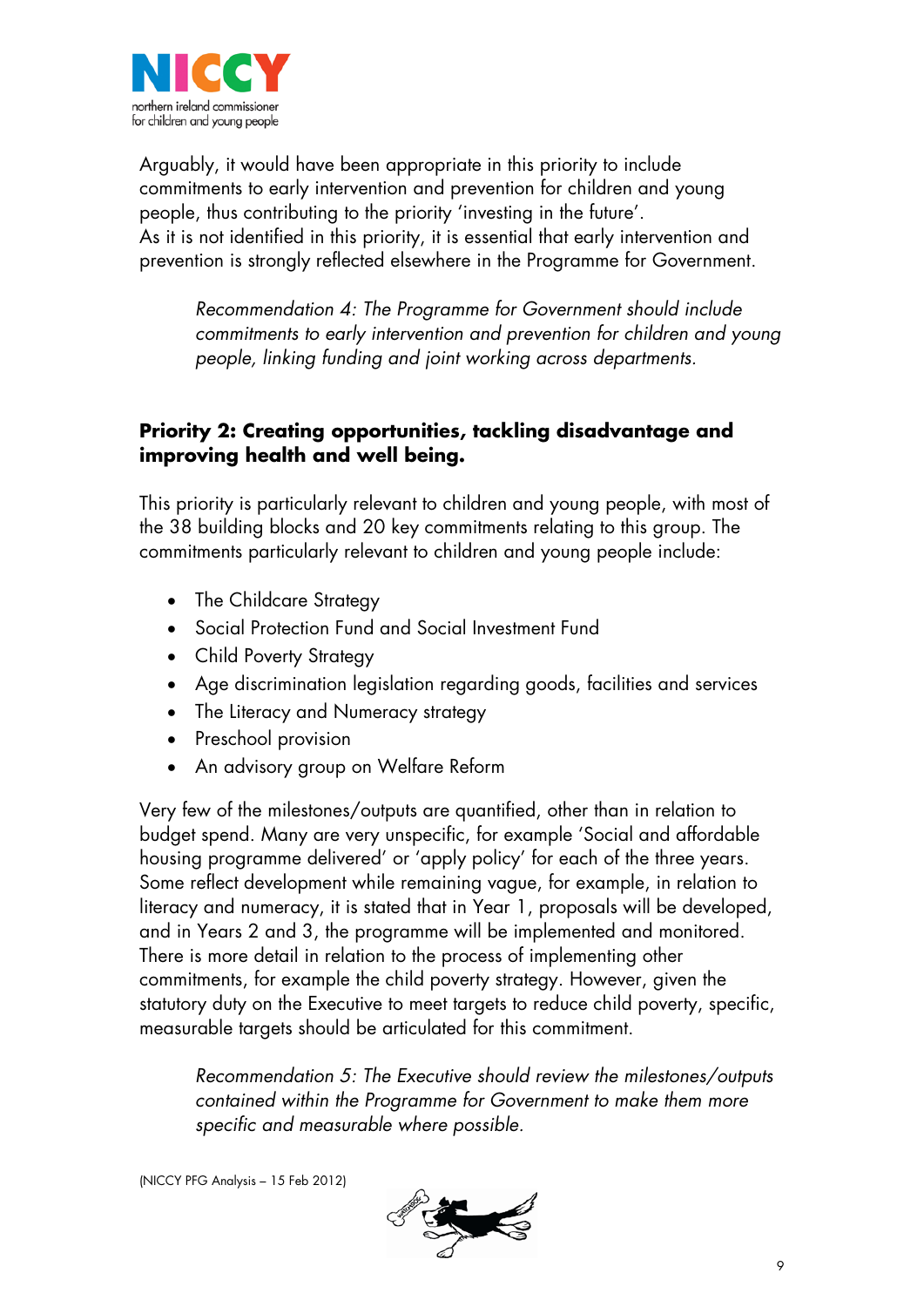

## **Priority 3: Protecting our people, the environment and creating safer communities**

The building blocks and key commitments for this priority mainly relate to environmental issues, reducing serious crime, community safety and transport. There is a clear gap in relation to safeguarding children, and more specifically, for example, the Inquiry into Historical Institutional Abuse, both of which should be clear priorities for the Executive.

#### **Priority 4: Building a strong and shared community**

This priority focuses on reducing 'peace walls', shared education, the Cohesion, Sharing and Integration strategy, modernising the prison service, hosting major events and developing sports stadiums.

## **Priority 5: Delivering high quality and efficient public services**

This priority has the smallest number of commitments and building blocks, which include social clauses in procurement, a new local council model, the ESA, post-2015 changes to Government structures, reducing civil service absence rates and reconfiguring health and social care services. There is no recognition of the need to improve delivery for children within this priority, through better coordination of Government delivery and ensuring more timely inclusive policy making and implementation.

*Recommendation 6: Priority 5 should include a commitment to deliver effective, timely and coordinated policies and implementation plans for children, resulting in measurable outcomes.*

#### **Programme arrangements and delivery framework**

As the document states, the emphasis of the Programme for Government must be on 'delivering results that everyone can see in their daily lives'. While the information included in Annex 1 is useful in providing an outline of structures for delivery and monitoring, this is very top line indeed. The document states that: 'The Executive will agree on the approach to delivery and the mechanisms to support this, and detailed guidance will be produced'. It would have been preferable for this information to be provided in the draft Programme for Government and for it to have been included in the consultation process. Since this has not happened, it is important that it is included in the final version.

*Recommendation 7: Robust and transparent arrangements should be put in place to plan, deliver and monitor the Programme for Government and to track the outcomes of the work.*

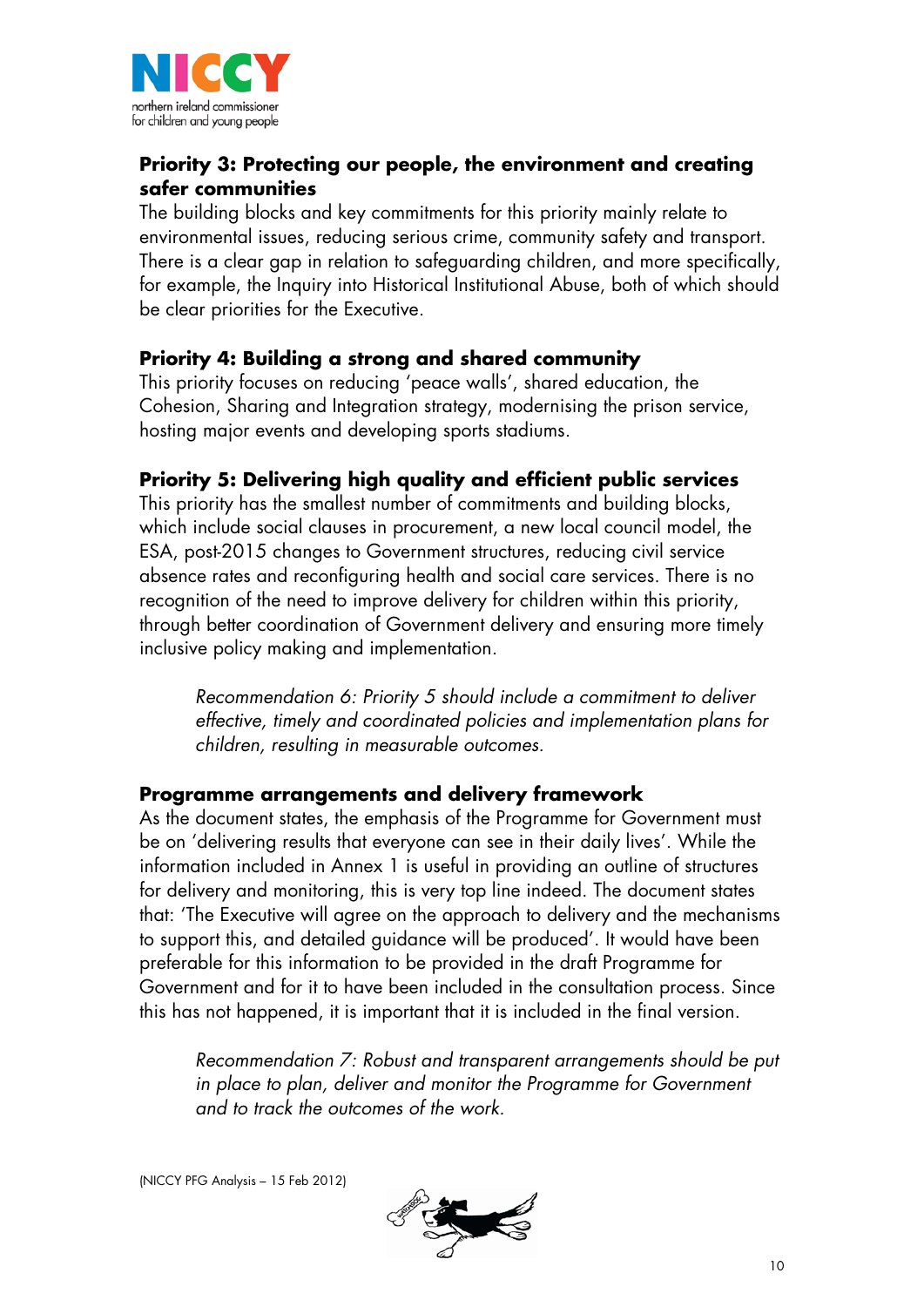

# **3. Delivery for children within the draft Programme for Government**

The Commissioner is disappointed at the lack of a clear and coherent vision for children within the Programme for Government. While the 10 Year Strategy for Children and Young People is listed as a 'building block', there is no commitment to deliver it. In the previous Programme for Government, the Executive articulated priorities for children that were cross-departmental. Unfortunately this has not been replicated in this draft Programme for Government. This raises significant concerns regarding the level of commitment to children across the Executive

# **3.1 Assessment against NICCY's 'Make it Right' priorities.**

The Programme for Government has been assessed against the 12 key areas addressed in NICCY's 'Make it Right' campaign and, as can be seen in the following table, the findings are not positive. Of the twelve key areas identified, there are significant commitments only in relation to one: Child Poverty.

| 1. Child poverty          | Good: commitments in relation to all three calls  |                                                               |  |
|---------------------------|---------------------------------------------------|---------------------------------------------------------------|--|
|                           | $\checkmark$                                      | Raise incomes of families in poverty                          |  |
|                           | ✓                                                 | Better provision of accessible, affordable, quality childcare |  |
|                           | $\checkmark$                                      | Tackle disadvantages experienced by 16&17 yr old NEETs        |  |
| 2. Supporting<br>families | Poor: No commitments on three calls               |                                                               |  |
|                           | $\boldsymbol{\mathsf{x}}$                         | Additional support for young carers                           |  |
|                           | ×                                                 | Increased access to family mediation                          |  |
|                           | $\mathbf x$                                       | Increased provision of positive parenting initiatives         |  |
| 3. Community<br>Safety    | One relevant commitment: to finalise CSI strategy |                                                               |  |
|                           | $\boldsymbol{\mathsf{x}}$                         | Positive focus on children and young people                   |  |
|                           | $\boldsymbol{\mathsf{x}}$                         | ASBOs not used against children                               |  |
|                           | $\checkmark$                                      | Increased efforts to overcome community divisions             |  |

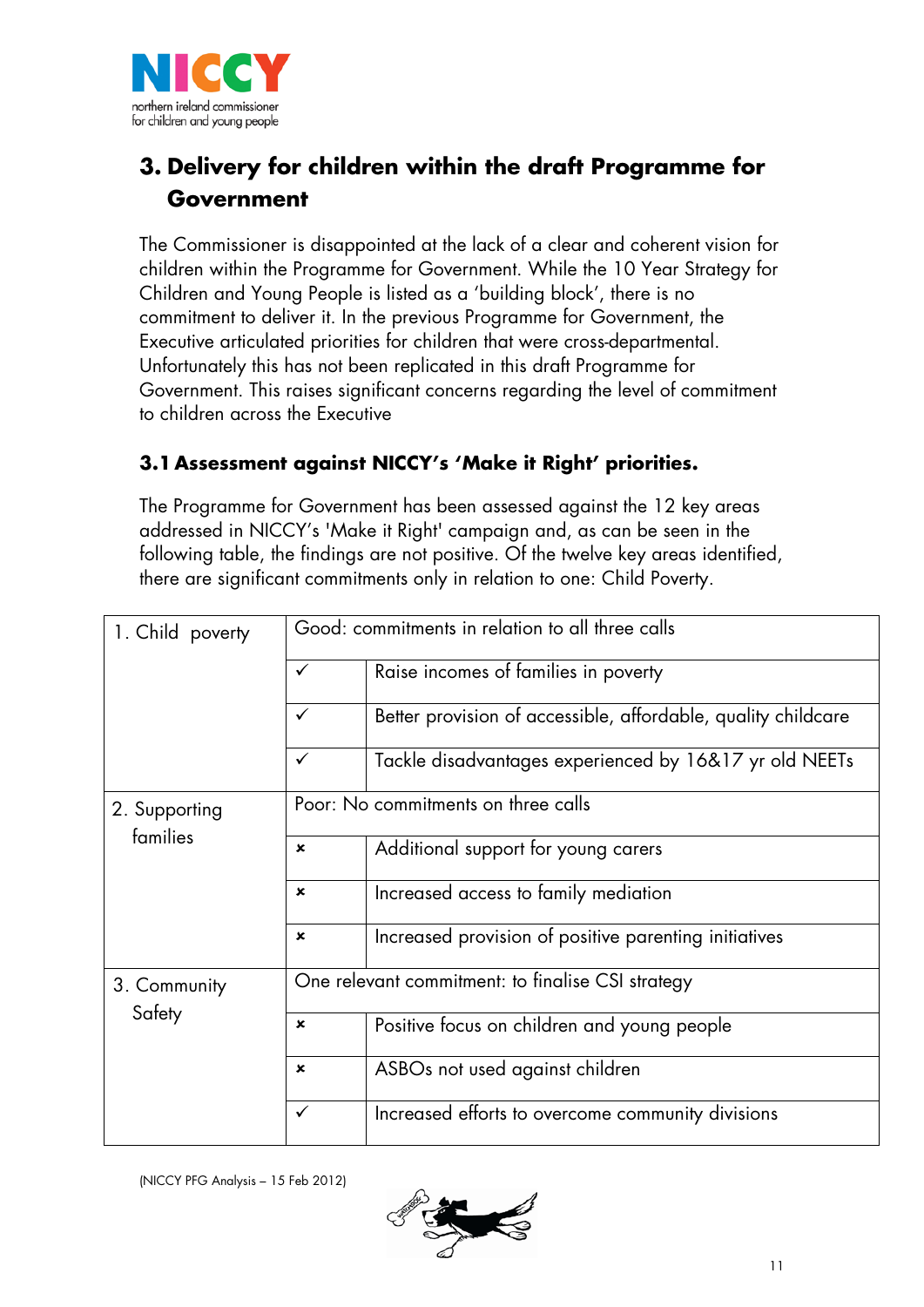

| 4. Having a say                  | Poor: no references to the participation of C&YP                 |                                                                   |  |
|----------------------------------|------------------------------------------------------------------|-------------------------------------------------------------------|--|
|                                  | $\boldsymbol{\mathsf{x}}$                                        | Departments and public bodies develop participatory<br>structures |  |
|                                  | $\boldsymbol{\mathsf{x}}$                                        | National Advocacy Strategy developed and implemented              |  |
|                                  | $\pmb{\times}$                                                   | Child accessible complaints and appeals processes                 |  |
| 5. Newcomer                      | Poor: no references to newcomer children                         |                                                                   |  |
| Children                         | $\pmb{\times}$                                                   | Work of UKBA should safeguard the welfare of children             |  |
|                                  | $\mathbf x$                                                      | Improve newcomer children's school experiences                    |  |
|                                  | $\boldsymbol{\mathsf{x}}$                                        | Accurate data published on newcomer children in NI                |  |
| 6. Play and Leisure              | Poor: No references in relation to play and leisure for children |                                                                   |  |
|                                  | $\pmb{\times}$                                                   | Access for children to play and leisure opportunities             |  |
|                                  | $\mathbf x$                                                      | Councils play their role in providing play opportunities          |  |
|                                  | $\pmb{\times}$                                                   | Children should be involved in planning play and leisure          |  |
| 7. Children with<br>disabilities | Poor: No references to children with disabilities                |                                                                   |  |
|                                  | $\pmb{\times}$                                                   | A national strategy for the inclusion of disabled children        |  |
|                                  | $\pmb{\times}$                                                   | Inclusive education on equal basis to other children              |  |
|                                  | ×                                                                | Appropriate services for young disabled as reach adulthood        |  |
| 8. Children and<br>Care          | Poor: No references to care experienced children                 |                                                                   |  |
|                                  | ×                                                                | Greater continuity of care must be ensured                        |  |
|                                  | ×                                                                | Improved support as children in care become adults                |  |
|                                  | ×                                                                | Participation of children central to care planning                |  |

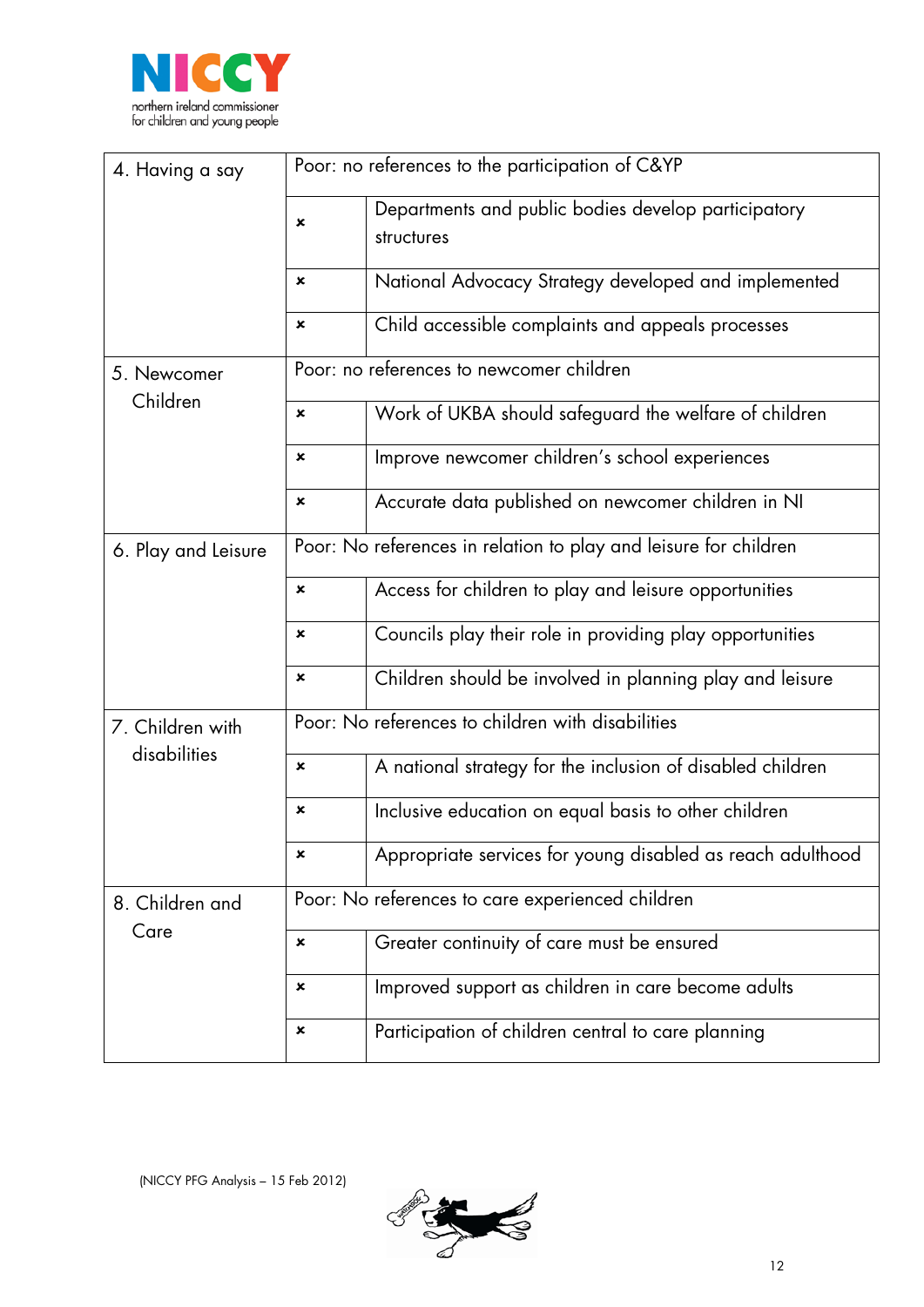

| 9. Education                    | Education commitments, but not in relation to NICCY's calls                                                                                                                                       |                                                             |  |
|---------------------------------|---------------------------------------------------------------------------------------------------------------------------------------------------------------------------------------------------|-------------------------------------------------------------|--|
|                                 | $\pmb{\times}$                                                                                                                                                                                    | Funding for education prioritised                           |  |
|                                 | $\mathbf x$                                                                                                                                                                                       | Equitable and child centred post primary transfer system    |  |
|                                 | $\pmb{\times}$                                                                                                                                                                                    | Promotion of participative structures in schools            |  |
| 10. Children's<br>mental health | Poor: No references to children's mental health                                                                                                                                                   |                                                             |  |
|                                 | $\mathbf x$                                                                                                                                                                                       | Implementation of Bamford Review re CAMHS                   |  |
|                                 | $\pmb{\times}$                                                                                                                                                                                    | Investigate factors affecting mental health of C&YP         |  |
|                                 | $\pmb{\times}$                                                                                                                                                                                    | Overcome stigma and discrimination re mental illness        |  |
| 11. Youth Justice               | There are no detailed references to youth justice however there is a<br>commitment to implement 90% of the Youth Justice Review<br>recommendations, some of which partially address the MIR calls |                                                             |  |
|                                 | $\boldsymbol{\mathsf{x}}$                                                                                                                                                                         | Child centred approach to Youth Justice                     |  |
|                                 | $\checkmark$ / $\checkmark$                                                                                                                                                                       | Improved approaches to prevention and diversion             |  |
|                                 | $\checkmark$ / $\checkmark$                                                                                                                                                                       | Focus on meeting needs of young people in custody           |  |
| 12. Protecting<br>Children      | Poor: No references to protecting children                                                                                                                                                        |                                                             |  |
|                                 | $\pmb{\times}$                                                                                                                                                                                    | Establish strong Safeguarding Board                         |  |
|                                 | $\mathbf x$                                                                                                                                                                                       | Ensure learning from cases of abuse and child deaths        |  |
|                                 | ×                                                                                                                                                                                                 | Prioritise funding for services to protect and support C&YP |  |

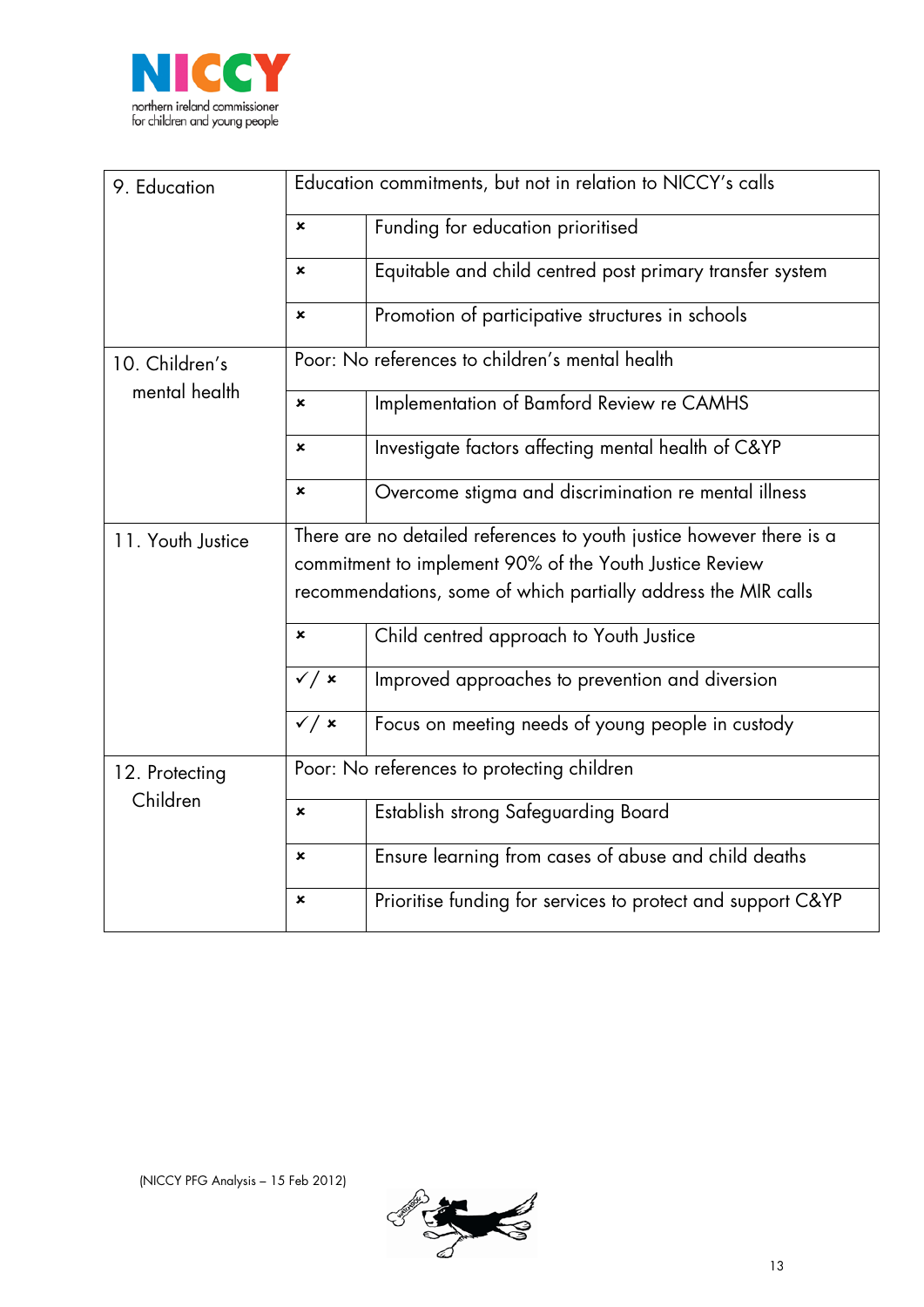

The Commissioner recognises that many of the specific calls may not be sufficiently high level to be included as commitments in the Programme for Government, and that one is not relevant to the Executive. However, it is extremely disappointing that there is little recognition of these critical issues for children in the Programme for Government, with no commitments to the following:

- Family Support
- The participation of children and young people
- Newcomer children
- Play and Leisure
- Children with disabilities
- Children in care
- Children's mental health
- Protecting children

*Recommendation 8: The Executive should include commitments in the Programme for Government relating to each of the twelve 'Make it Right' areas which the Commissioner identified as most critical for children and young people.*

# **3.2 Assessment by four key Departments**

A key feature of the Commissioner's 2011-14 Corporate Plan is to strategically focus her advice to government on the four Departments with the most significant responsibilities for delivering on children's rights and best interests, these being:

- The Office of the First Minister and Deputy First Minister
- The Department of Education
- The Department of Health, Social Services and Public Safety
- The Department of Justice

# **3.2.1 The Office of the First Minister and deputy First Minister**

OFMDFM has responsibility for the largest number of commitments within the Programme for Government (14 of the 76 commitments identified). Those relevant to children largely relate to tackling poverty and disadvantage, and fall within Priority 2:

• Reduce child poverty - fulfilling the Executive's commitments under the Child Poverty Act

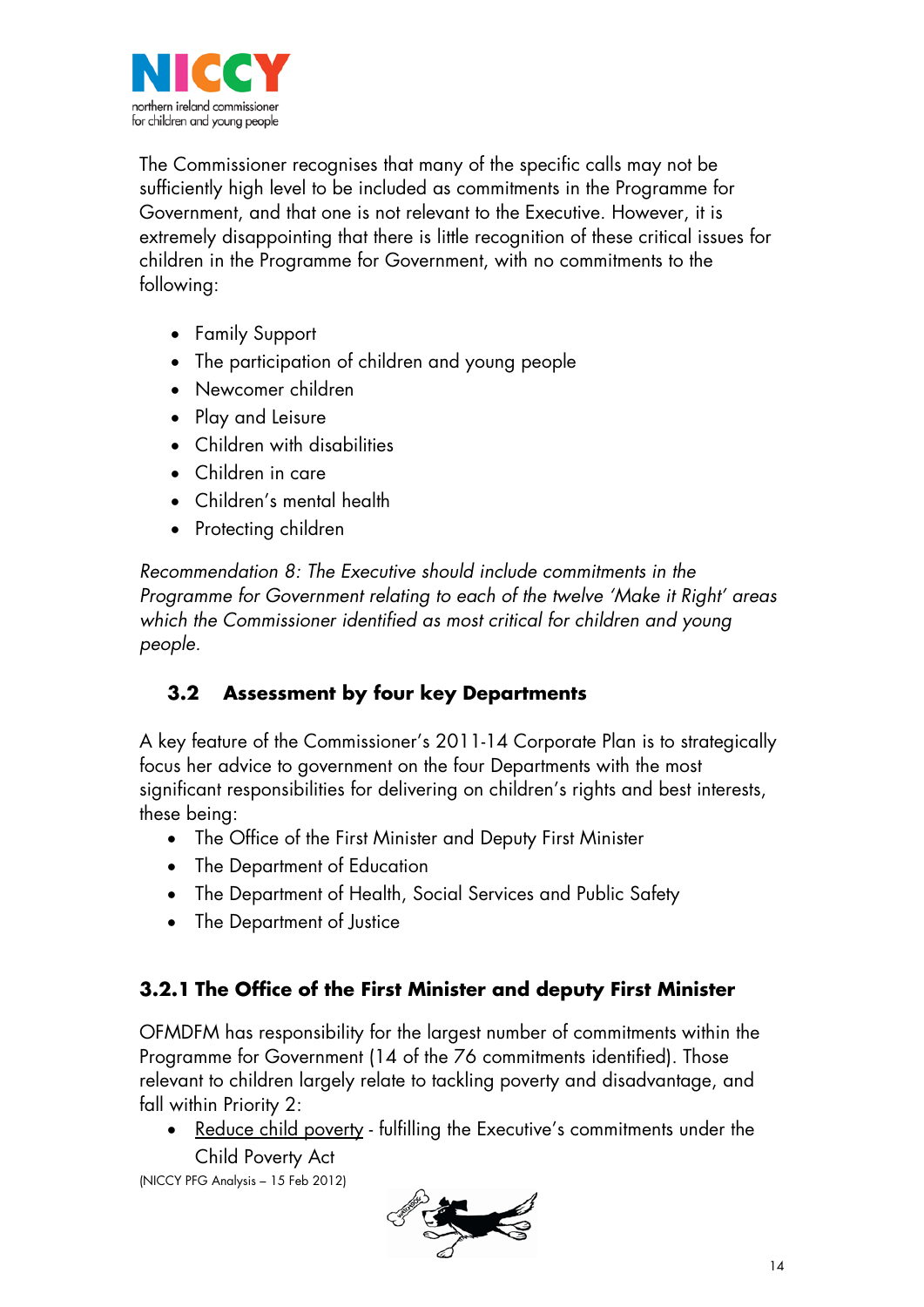

- Integrated and affordable childcare strategy will be implemented
- Social Investment Fund Investing £80 million to address dereliction and promote investment in the physical regeneration of deprived areas, to improve pathways to employment, tackle systemic issues linked to deprivation and increase community services
- Social Protection Fund Helping individuals and families facing hardship due to the current economic downturn
- <u>Range of measures to tackle poverty and social exclusion</u> will be delivered
- Advisory group to assist Ministers in alleviating hardship including any resulting from Welfare Reforms.

There are two additional commitments relating to children:

- Finalise the <u>Cohesion, Sharing and Integration Strategy</u> to build a united community and improve community relations
- Extend age discrimination legislation to the provision of goods, facilities and services.

The Commissioner welcomes the range of commitments included by OFMDFM in the Programme for Government, particularly the suite of commitments relating to tackling social disadvantage. In comparison with some of the commitments included elsewhere, these appear to be well developed, and the milestones and outputs for each provide a reasonable level of detail as well as indications of how they relate to each other. It is notable, however, that few of the milestones/outputs are quantified in terms of the outcomes planned for children. One example is the commitment in relation to reducing child poverty. Given that the Child Poverty Act requires the Executive to demonstrate reductions in the levels of child poverty over time, it seems reasonable that specific targets should be included in the Programme for Government.

#### **Gaps in commitments**

There are a number of significant gaps in the commitments contained in the Programme for Government relating to OFMDFM:

#### 1. The 10 Year Strategy for Children and Young People

This Strategy is supposed to be driving the delivery for children and young people across government, linking up delivery against six high level outcomes.

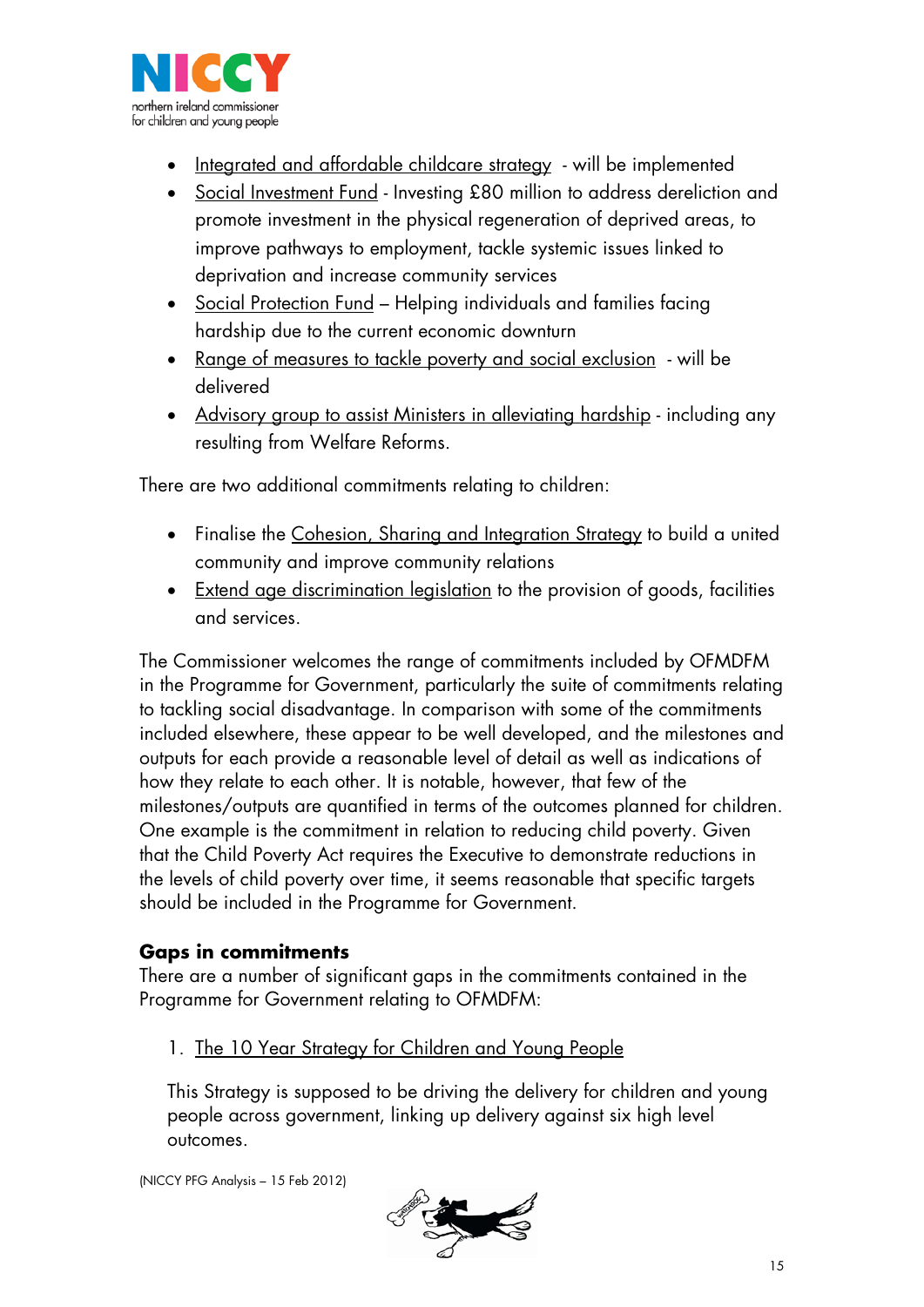

While it has been mentioned as a building block, the Commissioner was surprised that it was not included as a commitment, given its strategic importance. NICCY would recommend that the Strategy is included as a commitment and that this is linked to implementation of the UNCRC and the reporting to the UNCRC committee currently scheduled for 2014

## 2. The participation of children and young people

All Northern Ireland Departments, with the exception of DFP, have signed up to NICCY's Participation Policy Statement of Intent. This is a strong commitment to ensure the participation of children and young people in decisions affecting their lives. The inclusion of a commitment within the Programme for Government in relation to the participation of children and young people would provide an indication of a systematic approach to taking forward the commitments within the Participation Policy Statement of Intent.

## 3. <u>Play and Leisure</u>

Play is a fundamental requirement for children, and is central to their physical, cognitive and social development. There has been a lengthy process, led by OFMDFM, of developing first a Play and Leisure Policy and then a Play and Leisure Action Plan. This is now at the point that it should be implemented, and it is extremely disappointing to note that it has not been included in the Programme for Government as a commitment. The Commissioner recommends that this is rectified in the final version of the Programme for Government.

#### 4. Negative stereotyping of children and young people

The negative stereotyping of children and young people is one of the commitments made by the Northern Ireland Executive in co-operation with the other devolved governments and the UK government, in response to the 2008 UNCRC Concluding Observations. Indeed it is a critical issue, requiring determined action. NICCY commissioned questions in relation to this on the 2010 Young Life and Times Survey, and found that almost 9 in 10 (87%) had personally experienced negative discrimination because of their age. $^2$  $^2$  It is essential that the Executive takes action in relation to this stark form of discrimination as a matter of urgency.

<span id="page-15-0"></span><sup>(</sup>NICCY PFG Analysis – 15 Feb 2012) j <sup>2</sup> NICCY, (2011), <u>Young people's thoughts about and experiences of age-related negative</u> stereotyping: an analysis of questions from the Young Life and Times Survey 2010

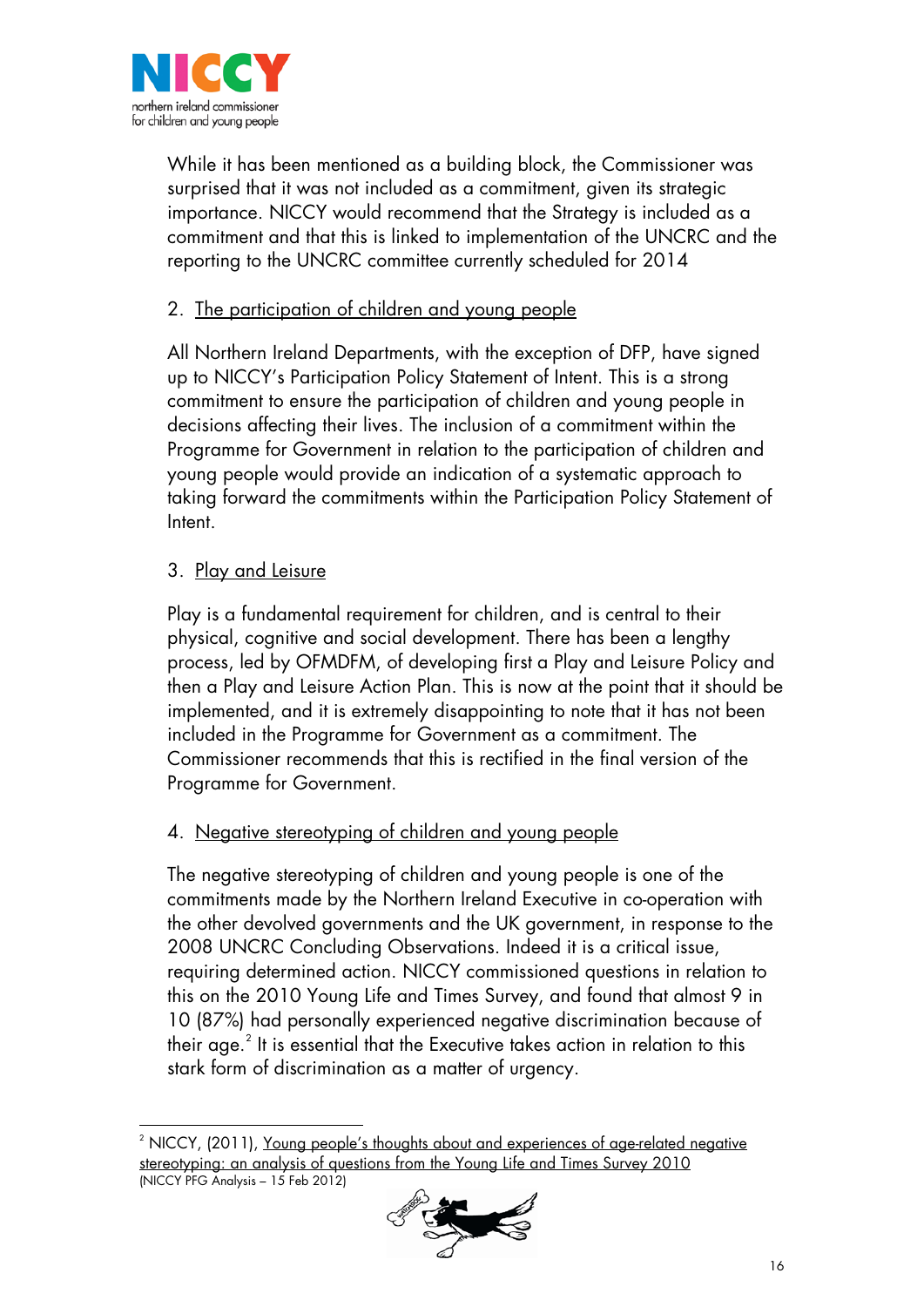

*Recommendation 9: OFMDFM should include commitments in relation to delivering the 10 Year Strategy for Children and Young People, the participation of children and young people, implementing the Play and Leisure Action Plan and addressing negative stereotyping of children and young people.*

# **3.2.2 The Department of Education**

There are seven commitments within the draft Programme for Government that are the primary responsibility of the Department of Education (DE).

1. Commitment to establish ESA (under priority 5):

NICCY welcomes this commitment. Its fulfilment of this will largely depend on the Executive working together to achieve agreement.

- 2. Three commitments relating to Shared Education (under priority 4):
	- Significantly progress work on the plan for the Lisanelly Shared Education Campus as a key regeneration project
	- Establish a Ministerial Advisory Group to explore and bring forward recommendations to the Minister of Education to advance shared education
	- Ensure all children have the opportunity to participate in shared education programmes by 2015 and substantially increase the number of schools sharing facilities by 2015

NICCY welcomes the focus on shared education, but believes that the outworking of the commitments must clearly align with the measures that the Education Minister is taking forward to address issues around the sustainability of the schools estate. In particular, any proposals which arise as a result of the 'viability audit' and the area planning exercise will be highly significant to the commitments on shared education. It is notable that, despite the major significance of the work which has been commissioned by the Department of Education to consider measures to address sustainability of the schools' estate, the relevance of this work is absent from the Programme for Government, and does not appear to have been taken into account in the drafting of the education commitments.

(NICCY PFG Analysis – 15 Feb 2012) While NICCY welcomes the three commitments in relation to Shared Education, it is questionable whether the emphasis is disproportionate, given that there are a number of hugely significant educational challenges which have not been

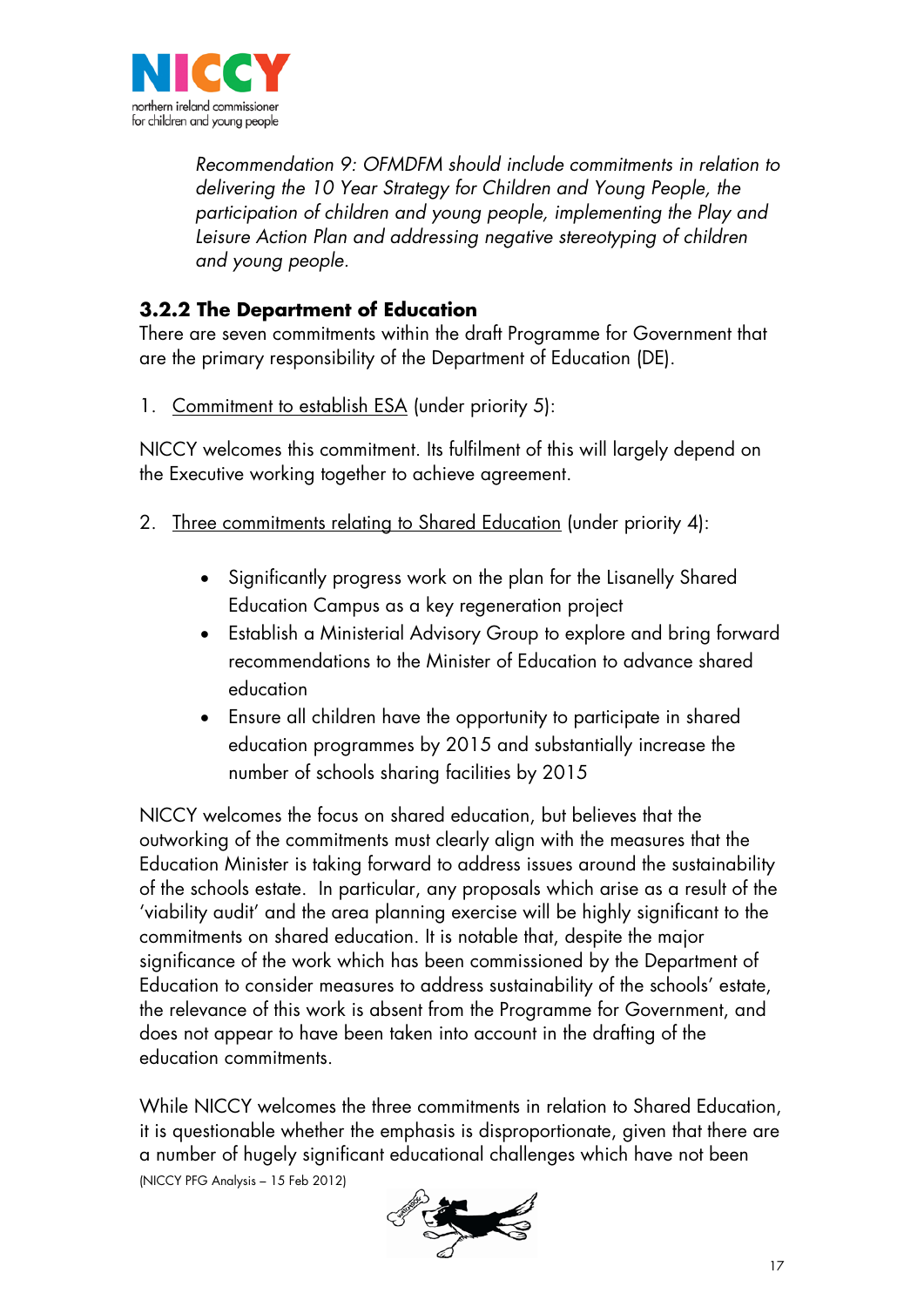

included as commitments. Arguably the commitment to establish a Ministerial Advisory Group to provide recommendations to the Minister, since it only has one output in Year 1, could be included in the first commitment around Shared Education. Moreover, the commitment to take forward the Lisanelly Shared Education campus is more operational than strategic and could be rearticulated as an output of the first commitment.

*Recommendation 10: The concept of 'Shared Education' within the Programme for Government should be inclusive of issues relating to the sustainability of the schools estate*. *Moreover, the Department of Education should consider rearticulating its three commitments on shared education in the form of one, higher level strategic commitment.*

3. Commitment to increase the proportion of young people from disadvantaged backgrounds achieving at least 5 GCSEs at A\* - C (Priority 1)

This is an existing DE commitment as part of current targets for 2020, and relates to Free School Meal Entitlement. The targets are encouraging although challenging, particularly in the context of financial constraints.

4. Commitment to improve literacy and numeracy levels among all school leavers with additional resources targeted at areas of educational underachievement (Priority 2)

This commitment has the potential to deliver on one of the 2008 UNCRC Concluding Observations calling on 'considerable additional resources' to be invested *'to ensure the right of all children to a truly inclusive education which ensures the full enjoyment to children from all disadvantaged, marginalized and school-distant groups'.* One of NICCY's 'Make it Right' calls proposed a focus on newcomer children, recommending that *'Education policy and practice must continue to address barriers to newcomer children's school education'*. Other categories of children this commitment should address include care experienced children, young people within the criminal justice system and Traveller children.

5. Commitment to ensure that at least one year of pre-school education is available to every family that wants it (Priority 2)

(NICCY PFG Analysis – 15 Feb 2012) The Commissioner is supportive of this aim, although it is not clear the degree to which the 'commitment' poses a challenge for DE to demonstrate delivery. The draft Early Years Strategy states that the Pre-School Education Expansion

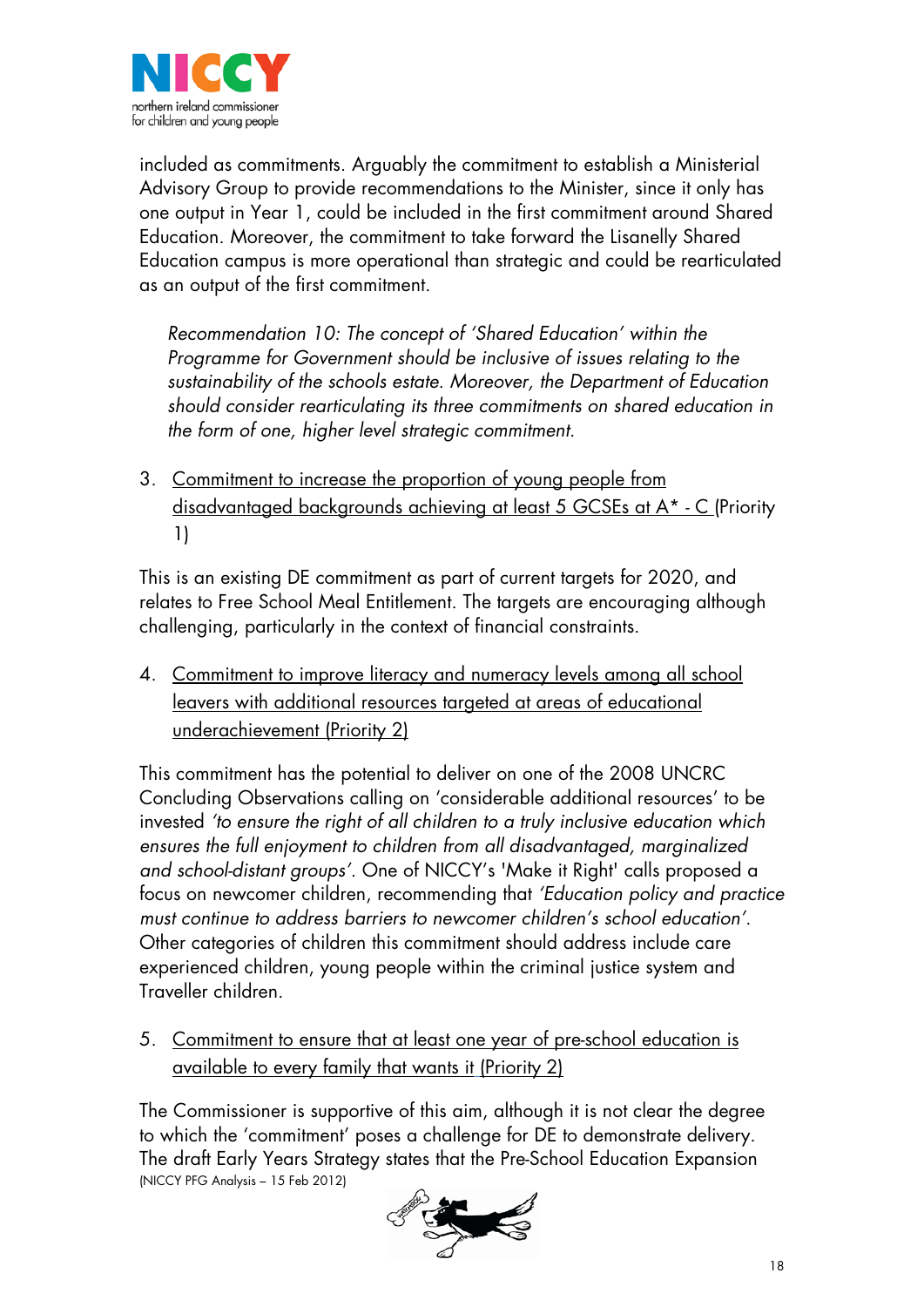

Programme *"has successfully achieved its aim of providing a pre-school place for every child whose parents wish it"* (page 36). In practice, NICCY is aware that there are issues regarding the availability of places. The current draft milestones do not measure, for example, the extent to which demand for places is fulfilled on an area- and age-appropriate basis.

NICCY suggests that this commitment is rephrased to indicate that the places are available to each child, where their family want it, as there may be more than one child in a family requiring a preschool place in any given year.

It is notable that, apart from the reference to pre-school education place, the Early Years Strategy is not referenced in the Programme for Government.

# **Gaps in the Department of Education's commitments**

1. Sustainability of the schools' estate and financial viability

It is difficult to understand the absence of any commitments in relation to the sustainability of the schools' estate. While the seven education commitments identified in the draft Programme for Government are linked in reality to the sustainability and financial viability agendas, the issue itself is not actually addressed. The Sustainable Schools Policy is referred to as a Building Block for Priority 5, but is not included as a commitment. Prioritising funding for education was one of three education calls in NICCY's 'Make it Right' campaign.

## 2. <u>Post-primary transfer</u>

The issue of ensuring an equitable and child-centred system of post-primary transfer, another of the education calls from NICCY's 'Make it Right' campaign remains unresolved, and is completely absent from the Programme for Government. While the Commissioner is aware of the difficulty the Executive has had in reaching agreement on this important issue, its exclusion from the Programme for Government suggests that the Executive does not view the issue as a priority.

#### 3. Special Educational Needs

When queried about the absence of the SEN and Inclusion Policy from the Programme for Government at the Departmental Briefing to the Education Committee in December 2011, Departmental officials indicated that this was due to the fact that the Programme for Government commitments are high level,

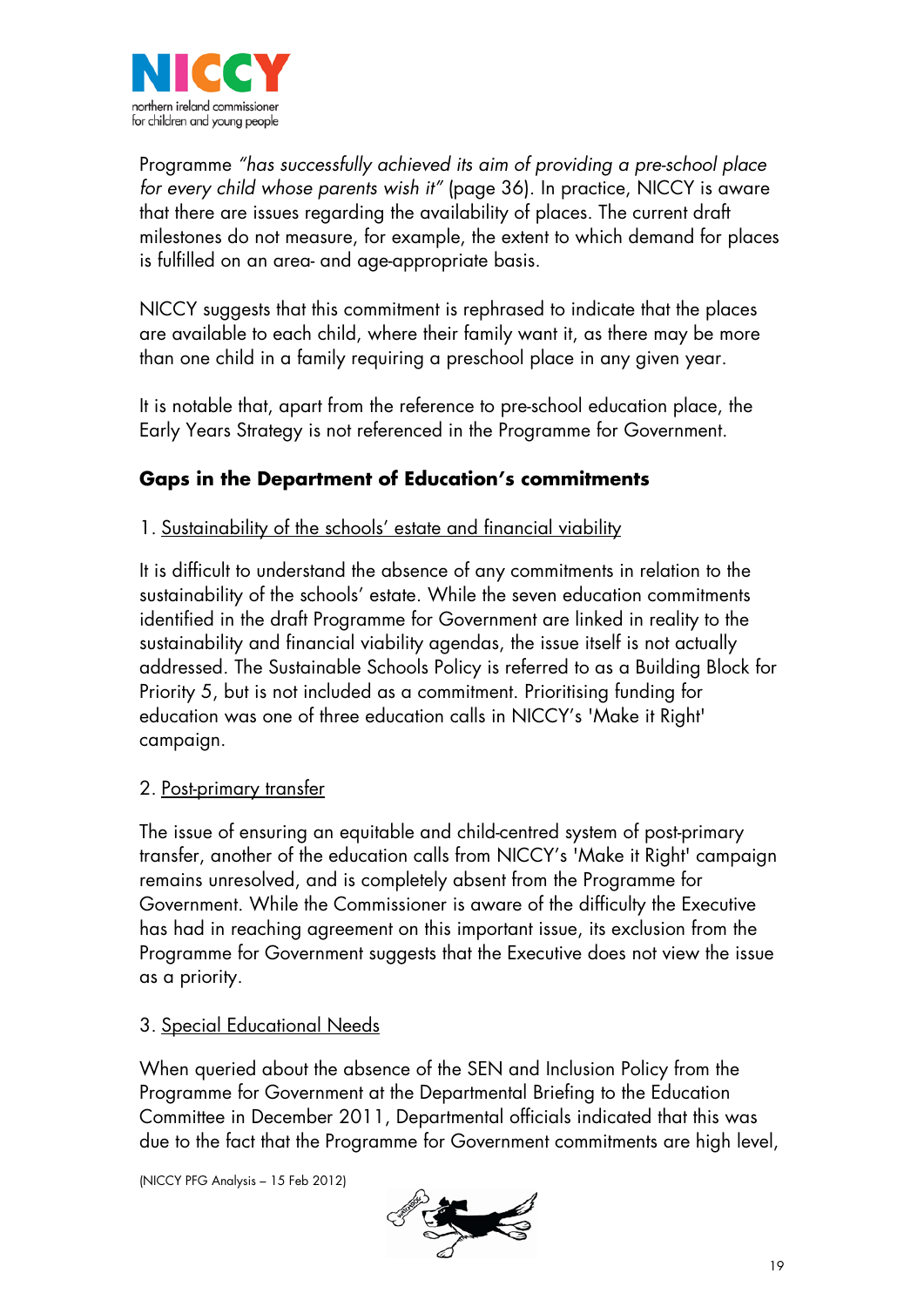

and do not include all of the Education Minister's priorities. The absence of SEN is difficult to understand given the huge significance of the SEN and Inclusion policy, which has, until recent weeks, remained outstanding since the consultation closed two years ago.

#### 4. Participative structures in schools

The Commissioner has engaged with the Department over several years to advise on the development of a policy promoting participative structures in schools, including schools councils, and indeed this was the third 'Make it Right' education call. It is disappointing that, despite commitments to progress this, the Department has not made reference to the need to support children's participation in schools in the draft Programme for Government.

*Recommendation 11: The Department for Education should review its commitments in the Programme for Government to ensure that it has included critical areas such as the sustainability and viability agenda, post primary transfer, the early years strategy, Special Educational Needs and participative structures in schools.*

# **3.2.3 The Department of Health, Social Services and Public Safety**

There are five commitments for DHSSPS included in the draft Programme for Government, as follows:

- Reform and modernise the delivery of health and social care , including a Year 1 milestone of setting a new policy direction for improving health and mental wellbeing and reducing health inequalities and a Year 2 milestone of rolling out the Family Nurse Partnership Programme to one further site;
- Allocate an increasing percentage of the overall health budget to public health;
- Reconfigure the network of health and social care services to improve patient outcomes and access to new treatments, including a Year 2 milestone in the shift of services to primary and community care to reduce the number of days patients staying in acute hospitals unnecessarily; Enrol people who have a long term (chronic) condition, and who want to be enrolled, in a specialist chronic condition management programme;
- Invest £7.8million in programmes to tackle obesity.

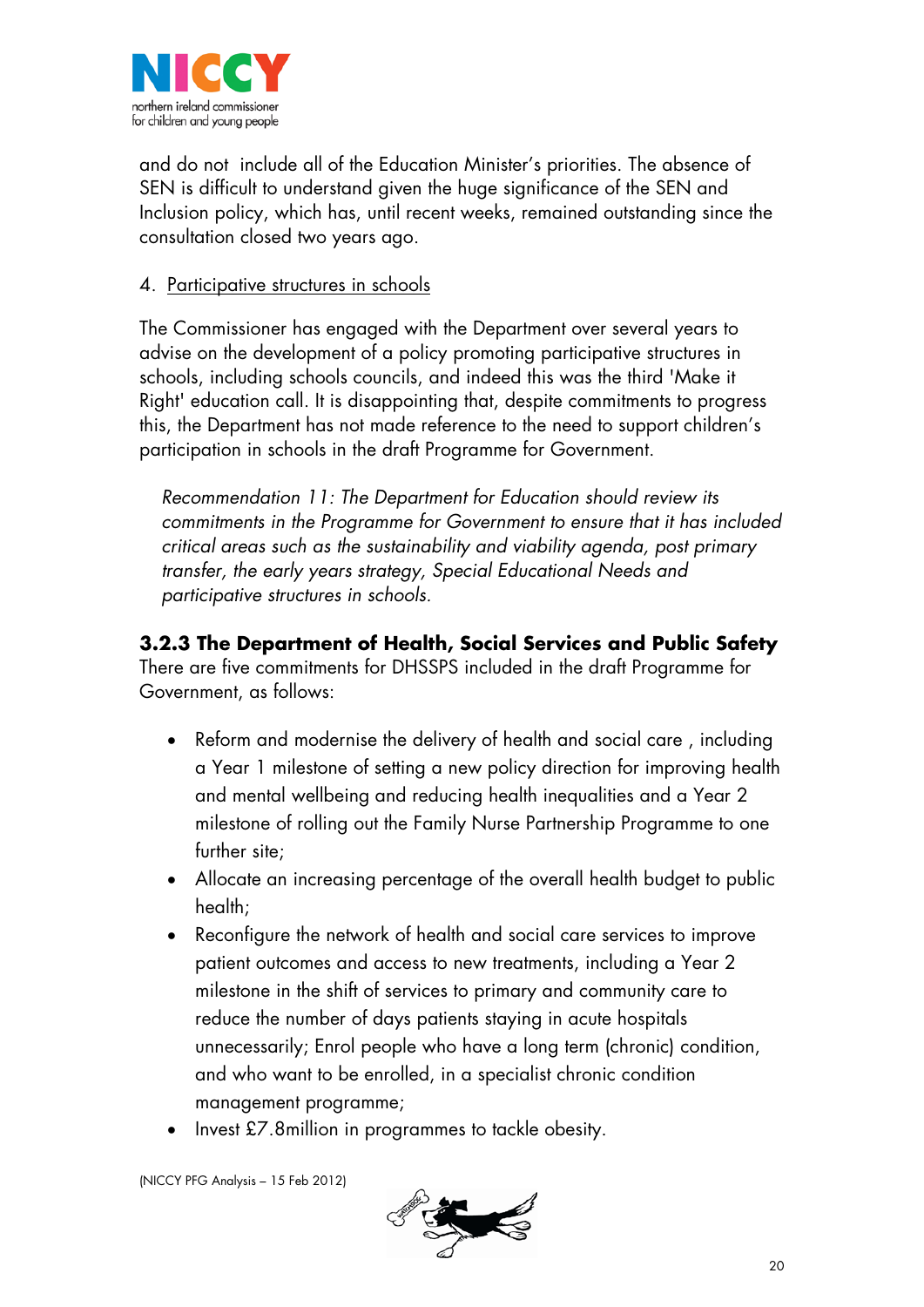

While these commitments will apply to services developed to meet the needs of children and young people as well as adults, the Commissioner is concerned at the lack of specific commitments in relation to critical services for children that fall within the remit of DHSSPS. Given the key role of the Department in both ensuring the population as a whole is healthy, safe and well and also in protecting and supporting some of the most vulnerable children in our society, it is disappointing this is not fully reflected in the draft document. In considering the breadth of the Department's remit and acknowledging that it accounts for such a substantial proportion of the Executive budget, it is reasonable to expect more detail on what DHSSPS will deliver within the Programme for Government.

# **Gaps in DHSSPS commitments**

1. Funding for children's services.

Since publishing an analysis of public expenditure on children in 2007, the Commissioner has repeatedly expressed concern at the disparity in funding for children's services in Northern Ireland compared to the rest of the UK. This concern has increased since the economy went into recession and, while health budgets were protected by the Executive, there has been no commitment to protect funding for social care and personal social services for children and families, to ensure children are visible in budgets or to conduct child rights impact assessments on budget decisions.

2. <u>Safeguarding children</u>

It is disappointing that the draft Programme for Government contains no commitments to the establishment of the Safeguarding Board for Northern Ireland or for associated Regulations and guidance being developed. The Commissioner is particularly concerned that the Board is established and commences operation of all its functions, including those in regard to Case Management Reviews and the overview of information relating to child deaths. NICCY also notes that there is no reference to the Historical Institutional Child Abuse Inquiry.

#### 3. Children and care

There is no commitment to fully implementing Care Matters or NICCY's 'Make it Right' calls: to ensure greater continuity of care; to provide children with improved support as they transition to adulthood; and to make sure their participation is central to care planning.

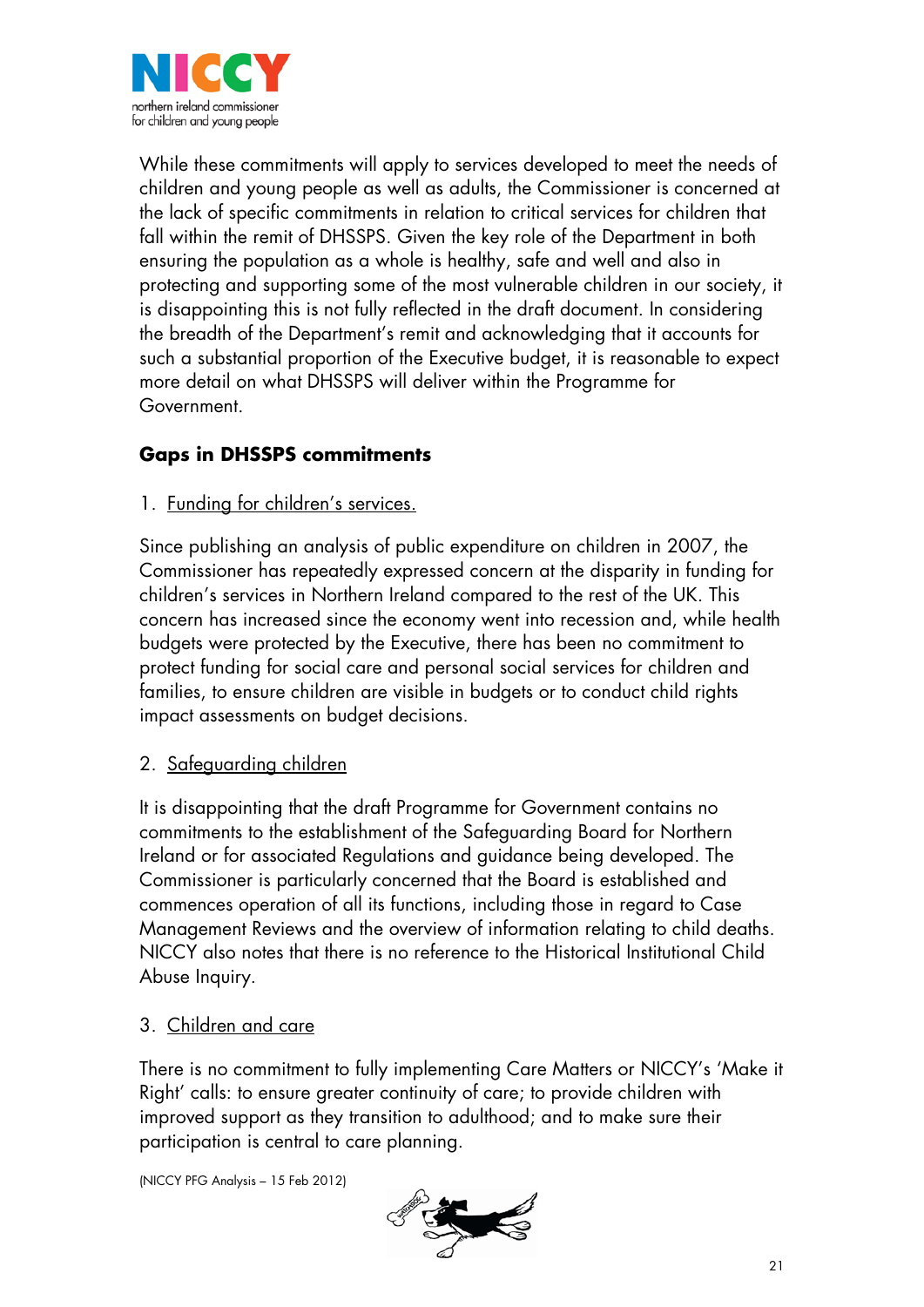

#### 4. Children with disabilities

There are no references to this vulnerable group within the Programme for Government. One of the 'Make it Right' calls states that the Executive must provide age appropriate services for all young people with disabilities as they transition to adult services, a critical issue that must be addressed urgently in the current term of the Assembly.

## 5. Child and Adolescent Mental Health

Although the Bamford Review is listed as a building block within Priority 2, it is a matter for concern that the draft Programme for Government does not contain any commitments in relation to Child and Adolescent Mental Health. Given the extremely worrying suicide figures for young people in Northern Ireland and ongoing concerns regarding the mental health of key vulnerable groups, it is vital that there should be commitments to: fully implementing the Bamford Review; resourcing community provision; ensuring the availability of specialist services (including additional services and provision for young people within justice and secure care settings); and introducing the Mental Health and Capacity Bill.

#### 6. Royal Belfast Hospital for Sick Children

Despite the recognition that the facilities provided at the Royal Belfast Hospital for Sick Children require urgent modernisation, there is no commitment within the Programme for Government to invest in improved facilities and services.

#### 7. Early intervention and prevention

While this theme is reflected within a milestone/ output of extending the Family Nurse Partnership programme (within the commitment to reconfiguring health and social care services), it is disappointing that a more robust commitment to early intervention and prevention to protect children's safety, development and wellbeing across the Executive has not been included in the draft Programme for Government.

*Recommendation 12: The Department of Health, Social Services and Public Safety should review its commitments in the Programme for Government to ensure that it has included critical areas such as protecting funding for children's services, investing in early intervention and prevention, addressing provision at the Royal Belfast Hospital for Sick Children and improving outcomes for vulnerable groups, such as those in need of safeguarding,* 

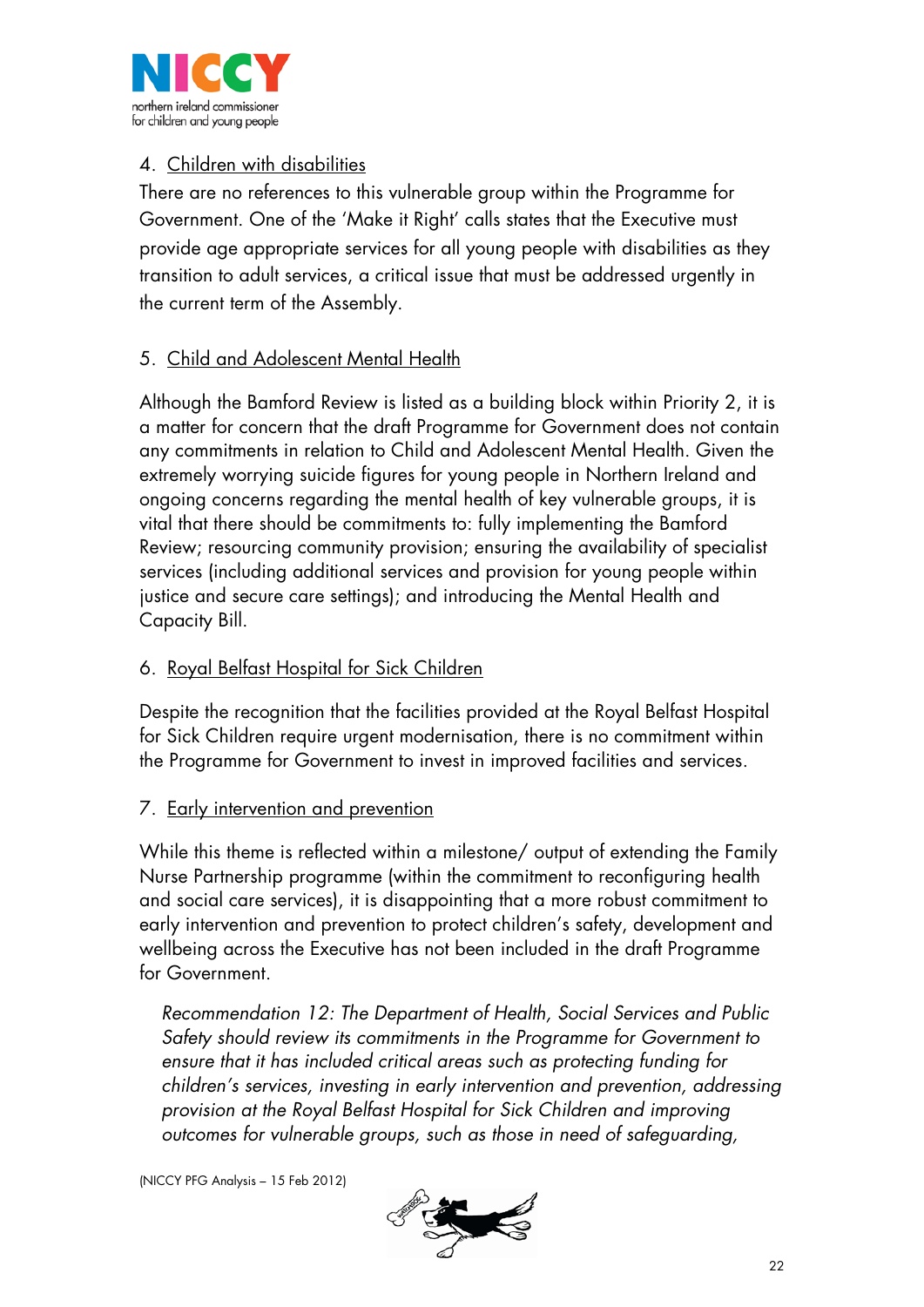

*children with disabilities, those in contact with the care system, children with mental health difficulties and separated children.* 

# **3.2.4 Department of Justice**

There are five commitments within the Programme for Government in relation to Justice and Community Safety. These are as follows:

- Tackle crime against older and vulnerable people by more effective and appropriate sentences and other measures;
- Reform and modernise the Prison Service;
- Reduce the level of serious crime;
- Improve community safety by tackling anti-social behaviour;
- Improve access to justice.

It is disappointing that more attention is not given to youth justice and to the provisions, support and services which should be made available to young people who come into contact with the youth justice system. References to youth justice are limited and there is no sense of a joined-up, collaborative approach to issues being advocated. NICCY believes it is important to adopt a holistic approach when considering children and young people within the youth justice system. Indeed, NICCY's policy briefing on Youth Justice, produced as part of the 'Make it Right' campaign, called for 'a child-centred approach to be placed at the heart of the Youth Justice system'. The needs of these children have been shown to be many, varied and complex, and if they are to be addressed effectively, commitments will be required from various government departments.

Included under the commitment to 'Reduce the level of serious crime' is a milestone for 2013/14;'to implement 90% of the agreed Youth Justice Review recommendations'. NICCY is concerned that the only reference to Youth Justice in the Programme for Government is included under a commitment to 'reduce the level of serious crime'. It is important to clarify that the majority of young people coming into contact with the youth justice system have not committed a serious crime and the Review of Youth Justice is concerned with a myriad of issues. These include the need to reform processes, strategies and structures associated with youth justice, to address particular challenges facing young people within the system and to review the quality of support and services available to them.

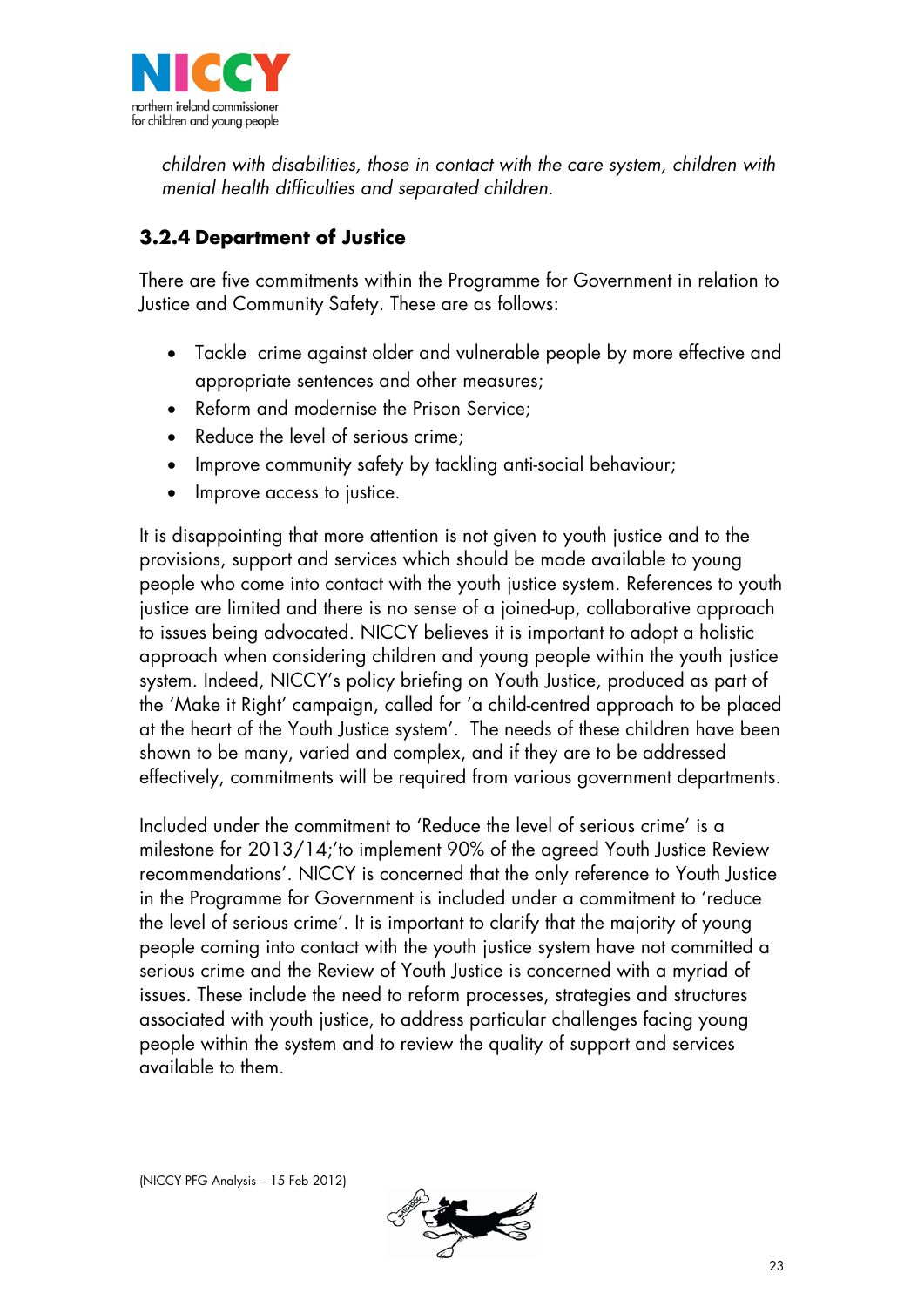

While it is encouraging that Government is committed to implementing 90% of the Youth Justice Review recommendations, NICCY is eager to see all of the recommendations implemented .The Commissioner would be concerned if, in advance of receipt of responses to the recent Youth Justice Review consultation, the Department of Justice has already earmarked issues where it will not seek change or improvement. While NICCY identified a range of issues in its consultation response where it would expect to see improvements, it is particularly keen that Section 53 of the Justice (NI) Act 2002 is amended to reflect the best interests principle (Art 3 of the UNCRC) and that this Article is also incorporated into the Public Prosecution Service Code of Practice.

There is a commitment to improve community safety by **tackling anti-social behaviour**. In working towards reducing the number of incidents of antisocial behaviour, NICCY would reiterate its call that ASBOs are not used against children. The UN Committee on the Rights of the Child notes that these 'blur the line' between civil and criminal law and may 'contribute to children's entry into contact with the criminal justice system'. Furthermore, it is important that the Department of Justice recognises that children and young people can be vulnerable to violence and intimidation in communities and that negative stereotyping of young people can damage relations between them, the police and wider community.

# **Gaps in commitments:**

#### 1. Education provision for young people within the criminal justice system

The key commitment to improve literacy and numeracy levels should indicate that special consideration will be given to all vulnerable groups of children and young people. Access to appropriate, well resourced educational opportunities for young people within the Youth Justice System can be limited, and particularly for those at Hydebank Wood. NICCY believes it is important that all children and young people should have equal opportunities to access education, whatever their circumstances.

## 2. Recognition of the need for a collaborative approach to improving the Youth Justice System

As indicated above, the varied and complex needs of children and young people who come into contact with the youth justice system, will only be effectively addressed through committed, collaborative working across a range of government departments, including DE, DEL, DHSSPS and DoJ.

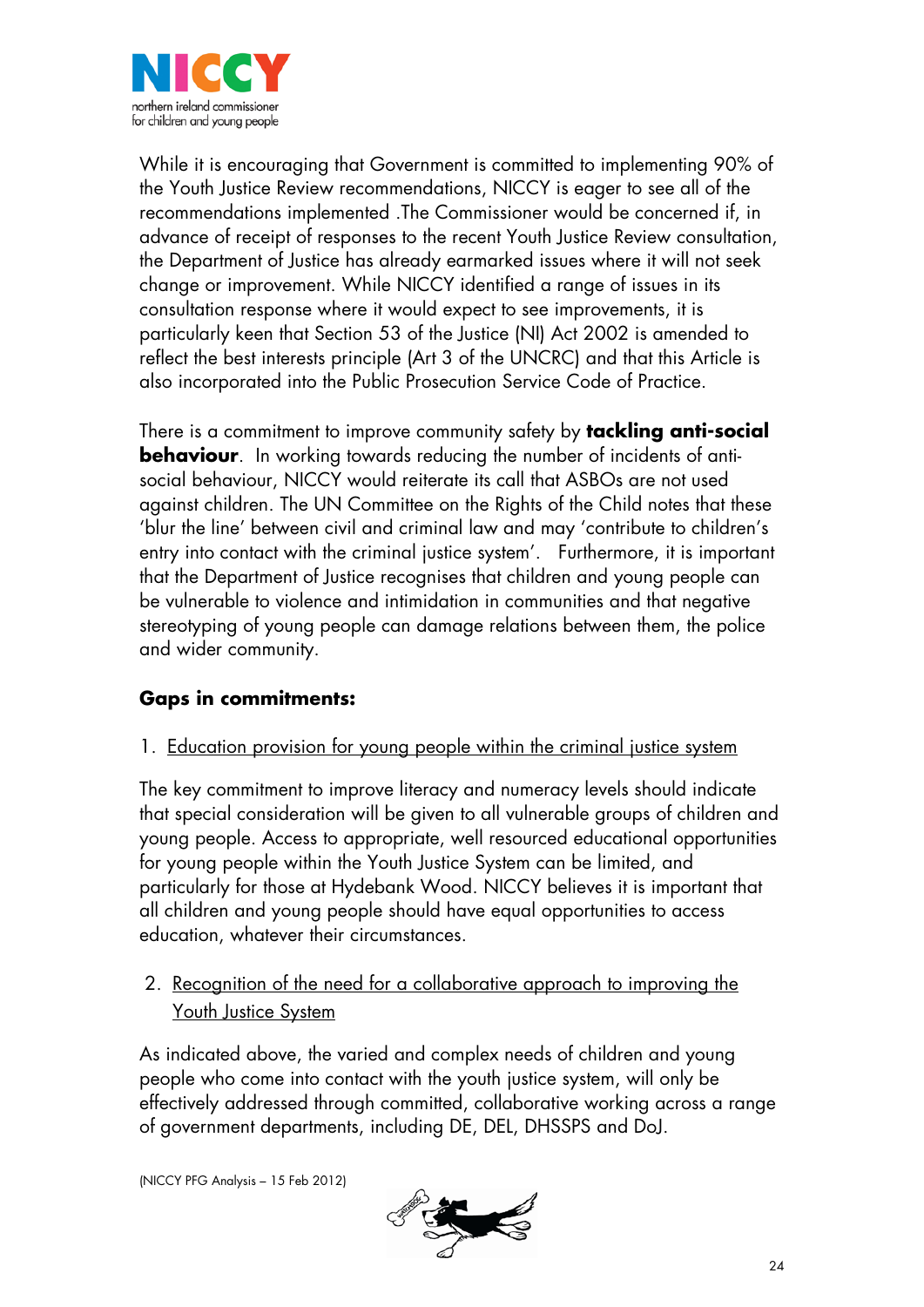

*Recommendation 13: The Department of Justice, and other relevant Government Departments should review their commitments in the Programme for Government to provide a more child-centred focus on children and young people who are in contact with the youth justice system. Departments should recognise the vulnerability of these children and young people and seek to ensure the adequate and effective provision of services, particularly in relation to education, mental health and accommodation.* 

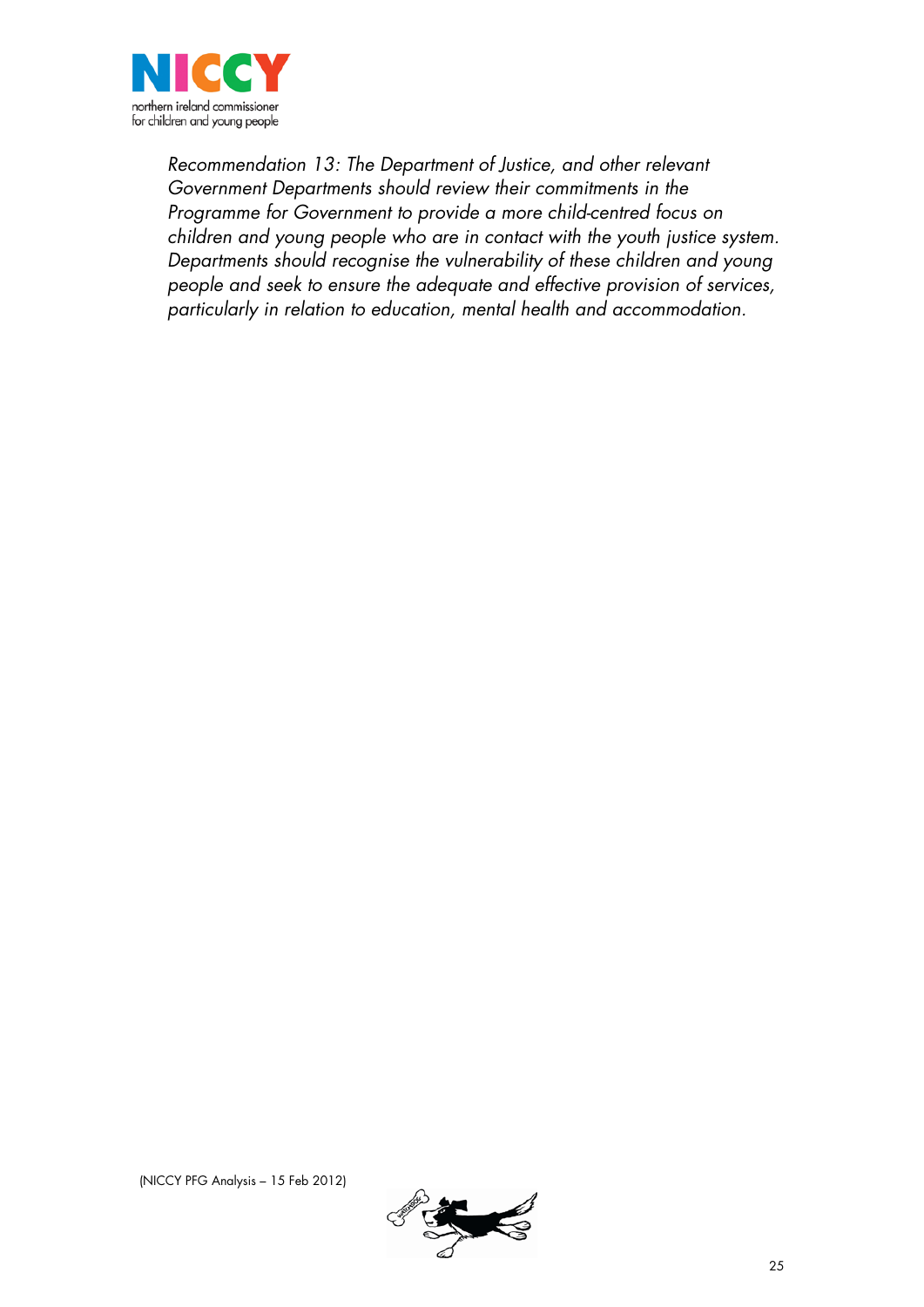

# **4. The Equality Impact Assessment of the Programme for Government**

The Commissioner welcomes the publication of the Equality Impact Assessment (EQIA) of the Programme for Government, albeit quite a bit later than the draft Programme for Government was released for consultation. EQIAs are valuable tools in enabling government to assess the differential impact of policies or legislation on people within society, and it is vital that an EQIA was done on the Programme for Government.

The Commissioner's comments will focus on the assessment of the differential impact on children under the 'age' category in the EQIA, It mentions that Departments have indicated potential differential impacts on age, listing three specific examples from DCAL, and indicating that Departments have indicated how they would mitigate these in table 4. Table 4 then provides information from each Department as to positive actions they are taking in relation to children and young people. These do not, however, appear to link to the 'differential impacts' mentioned previously.

For the EQIA to be at all meaningful, it needs to provide a more thorough exploration of the differential impacts for each category. It would appear that the three examples given of differential impacts in relation to DCAL were drawn from the information accompanying the draft 2011-15 Budget. In her advice to the Executive on the draft Budget the Commissioner noted her concern at the general lack of detail with which each Department had reported on the likely impact of the budget decisions on Section 75 groups, in particular children. In the contexts of severe cuts to the Northern Ireland budget, according to the draft Budget, there was likely to be little differential impact on any group.

Rather than drawing on that – flawed – EQIA process, an assessment should have been done on the proposals contained in the Programme for Government. The Commissioner notes that the Budget and the Programme for Government are two quite different documents, and that the assessment of differential impact for one does not translate to the other, Even if the EQIA had assessed more faithfully the differential impact of the commitments contained in the Programme for Government, this would have still remained only a partial picture, given critical issues that have been excluded.

One important example of this is the forthcoming Welfare Reform Bill. The EQIA conducted by DSD on their proposals stated that 'It is expected that the majority of households affected by this policy will have children', and there is

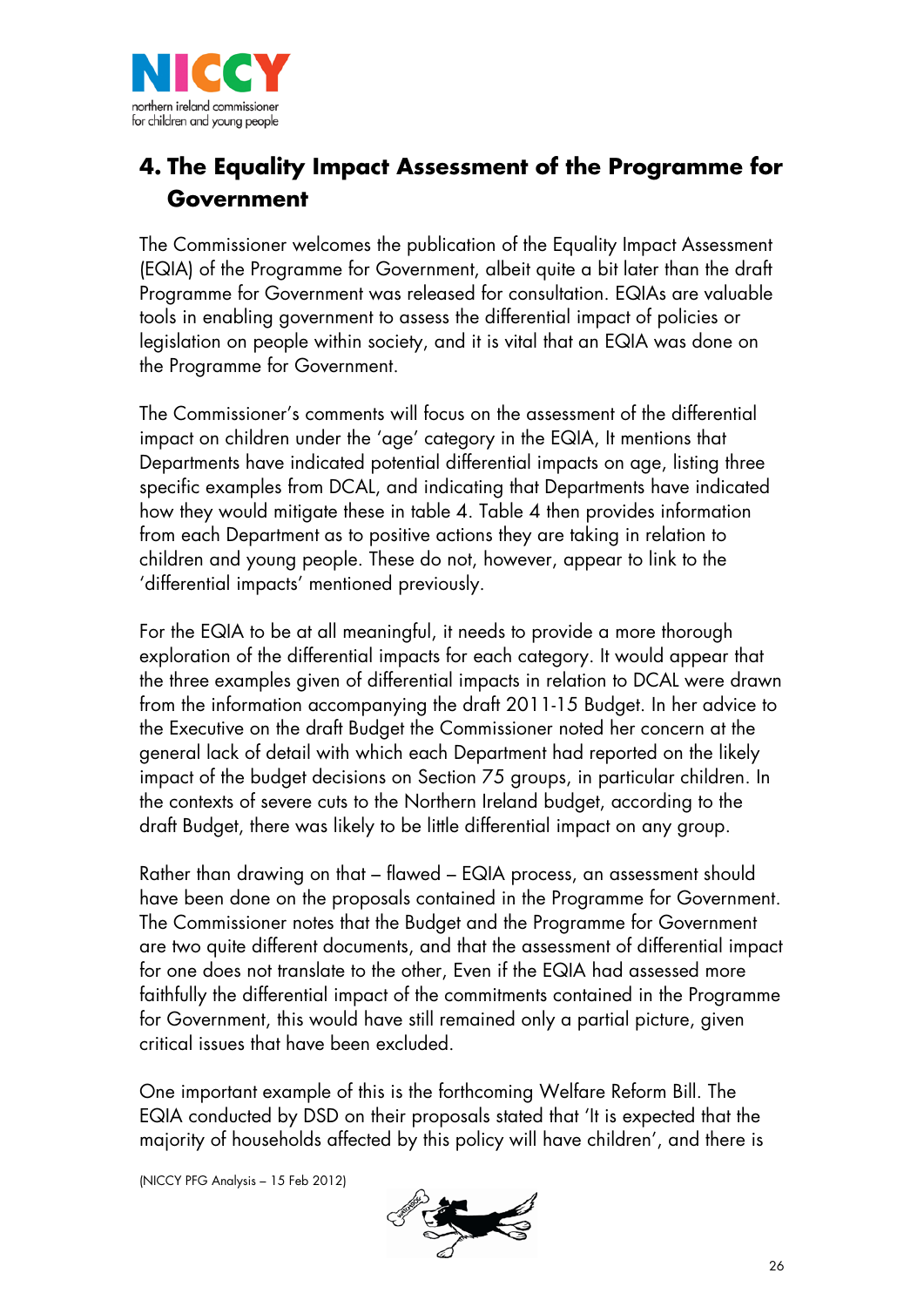

growing evidence of the significant, negative impact this will have on children, in a range of ways. However, since it has not been included in the draft Programme for Government, any resulting EQIA would not be able to take the considerable and wide ranging impacts of the Welfare Reform Bill into account.

This paper has noted a number of critical areas for children that have not been included as commitments in the Programme for Government, including safeguarding children, Special Educational Needs, mental health, early intervention and prevention. Their exclusion from the Programme for Government arguably will result in a differential impact for groups of vulnerable and disadvantaged children and young people, and should be addressed in the EQIA.

NICCY notes the data provided on unemployment and income levels, but fails to note the fact that children are more likely to be experiencing poverty than the population in general, and that particular groups of children are at higher risk of poverty than others.

Table 4 provides interesting details of work ongoing or planned with particularly disadvantaged or vulnerable groups of children and young people. However, the selection of these projects appear quite random and do not, as mentioned above, link to the differential impacts identified. Nor, in general, do they feature in the Programme for Government or appear to link to the commitments contained in it.

*Recommendation 14: Once the Programme for Government has been finalised, the EQIA should be reworked, providing a more focussed assessment of the differential impact on each of the section 75 groups, including children, taking all relevant factors into account.* 

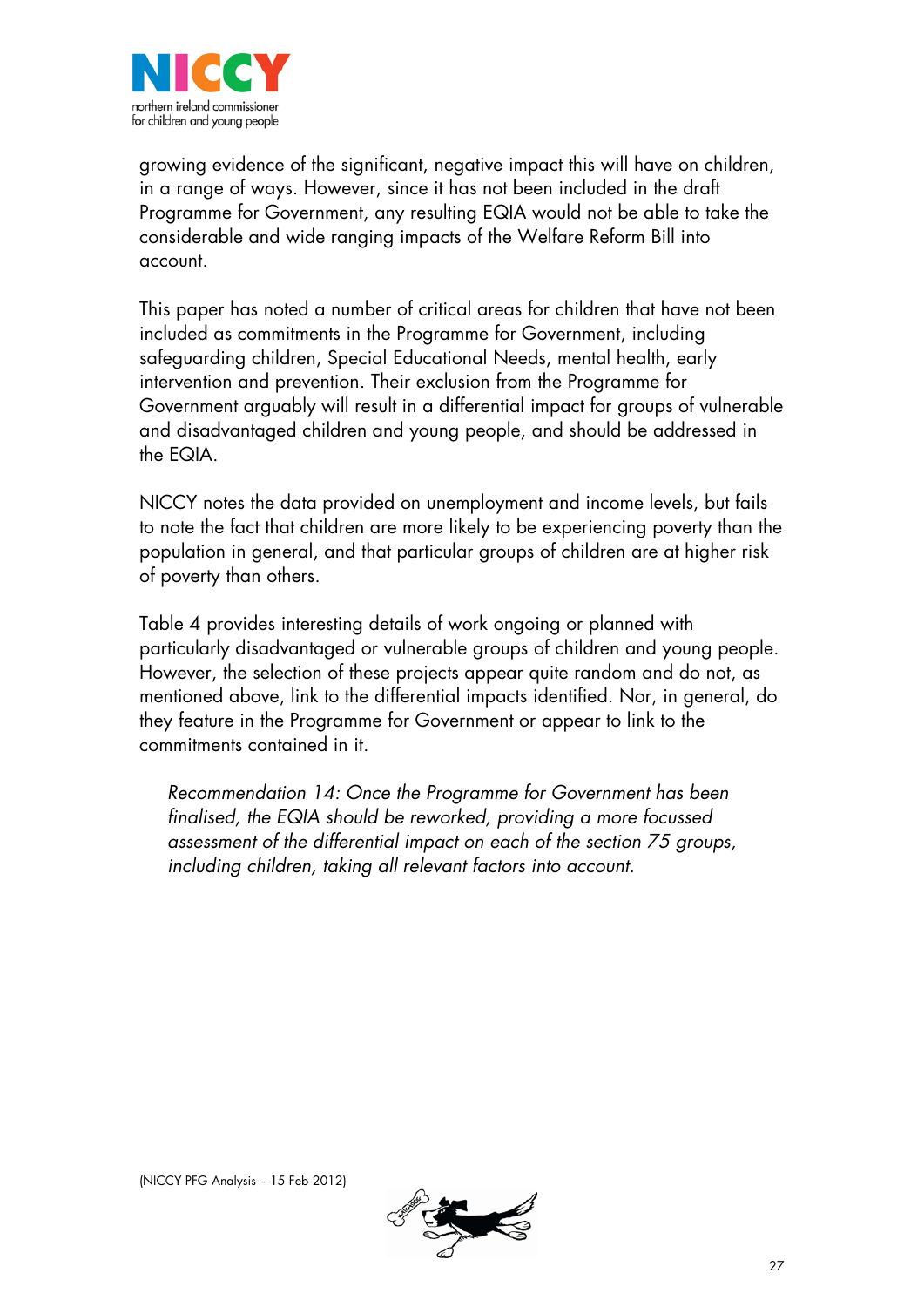

# **5. Conclusions and recommendations**

The Commissioner welcomes the publication of the draft Programme for Government and the opportunity to provide an analysis of its commitments to children and young people. This paper has not adopted the structure proposed for consultation responses as this did not permit a proper exploration of the issues affecting children and young people, and how the Programme for Government could be improved. However, the Commissioner has provided a response to the questions in the prescribed format at Appendix 1.

This paper is part of a process through which the Commissioner has provided advice to the Executive on its Programme for Government. The 'Make it Right' campaign in 2010 provided Ministers and other stakeholders with the Commissioner's assessment of the most critical issues affecting children, and requiring action from the Executive. Briefings from the Commissioner, following the May 2011Assembly election provided new Ministers with an overview of these critical issues along with the Commissioner's advice on where the Executive needed to prioritise action for children within the Programme for Government.

Given the positive intentions expressed by Ministers at those meetings, the Commissioner has been disappointed that the Programme for Government does not provide a stronger demonstration of commitment to deliver on children's rights and best interests. There are significant gaps in areas critical to children and young people's development and wellbeing, despite the Commissioner being aware that work is ongoing or planned on those issues. It is difficult to understand why these are not reflected in the document.

The Commissioner has a clear remit in monitoring the Executive's delivery of commitments in the Programme for Government which relate to children and young people. It is her intention to produce annual reports for the Ministers of the four departments on which NICCY is focussing, in order to provide an assessment of progress on critical issues for children. NICCY will seek to work proactively and constructively with Departments in providing advice according to her statutory duty, and where necessary, will challenge the Executive, to account for its delivery for children. The Commissioner hopes to be able to report, on completion of this Executive's term of office, that it has truly delivered positive and substantial change for children, and in particular for those children who are particularly vulnerable or disadvantaged.

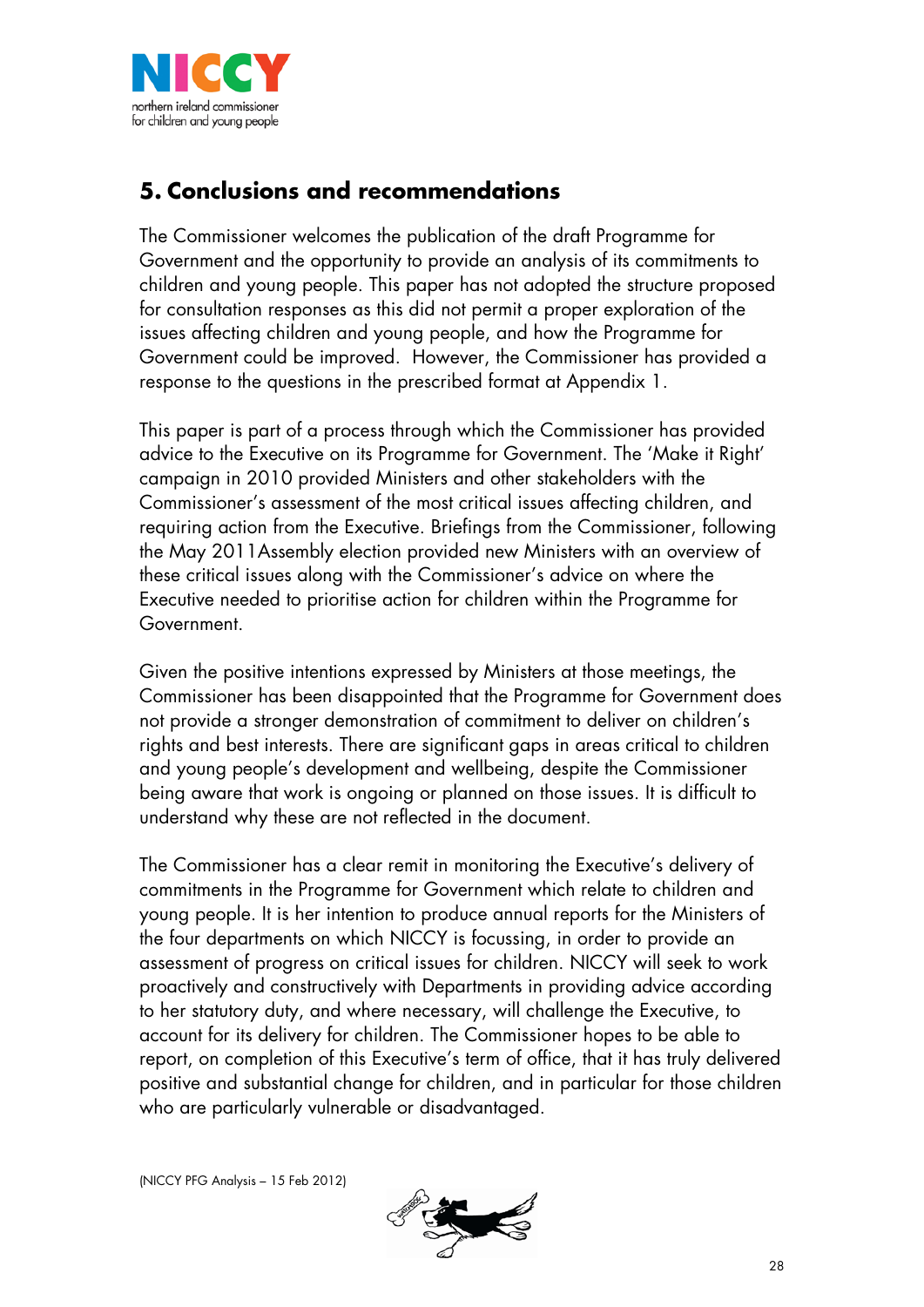

## **Recommendations**

*Recommendation 1: The Executive should consider the findings of 'Barriers to effective government delivery for children in Northern Ireland' when planning its work for children over the next three years. This should include ensuring the Programme for Government demonstrates a strong commitment to delivering on children's rights and best interests.*

*Recommendation 2: NICCY recommends that the Programme for Government includes specific mechanisms for ensuring joined up working between Departments and their delivery bodies. The Executive should consider practical measures such as putting in place joint budgeting processes and a statutory duty to cooperate in planning, commissioning and delivering children's services.*

*Recommendation 3: The Programme for Government should include a comprehensive legislative programme.*

*Recommendation 4: The Programme for Government should include commitments to early intervention and prevention for children and young people, linking funding and joint working across departments.*

*Recommendation 5: The Executive should review the milestones/outputs contained within the Programme for Government to make them more specific and measurable where possible.*

*Recommendation 6: Priority 5 should include a commitment to deliver effective, timely and co-ordinated policies and implementation plans for children, resulting in measurable outcomes.*

*Recommendation 7: Robust, transparent arrangements should be put in place to plan, deliver and monitor the Programme for Government and to track the outcomes of the work.*

*Recommendation 8: The Executive should include commitments in the Programme for Government relating to each of the twelve 'Make it Right' areas the Commissioner identified as most critical for children and young people.*

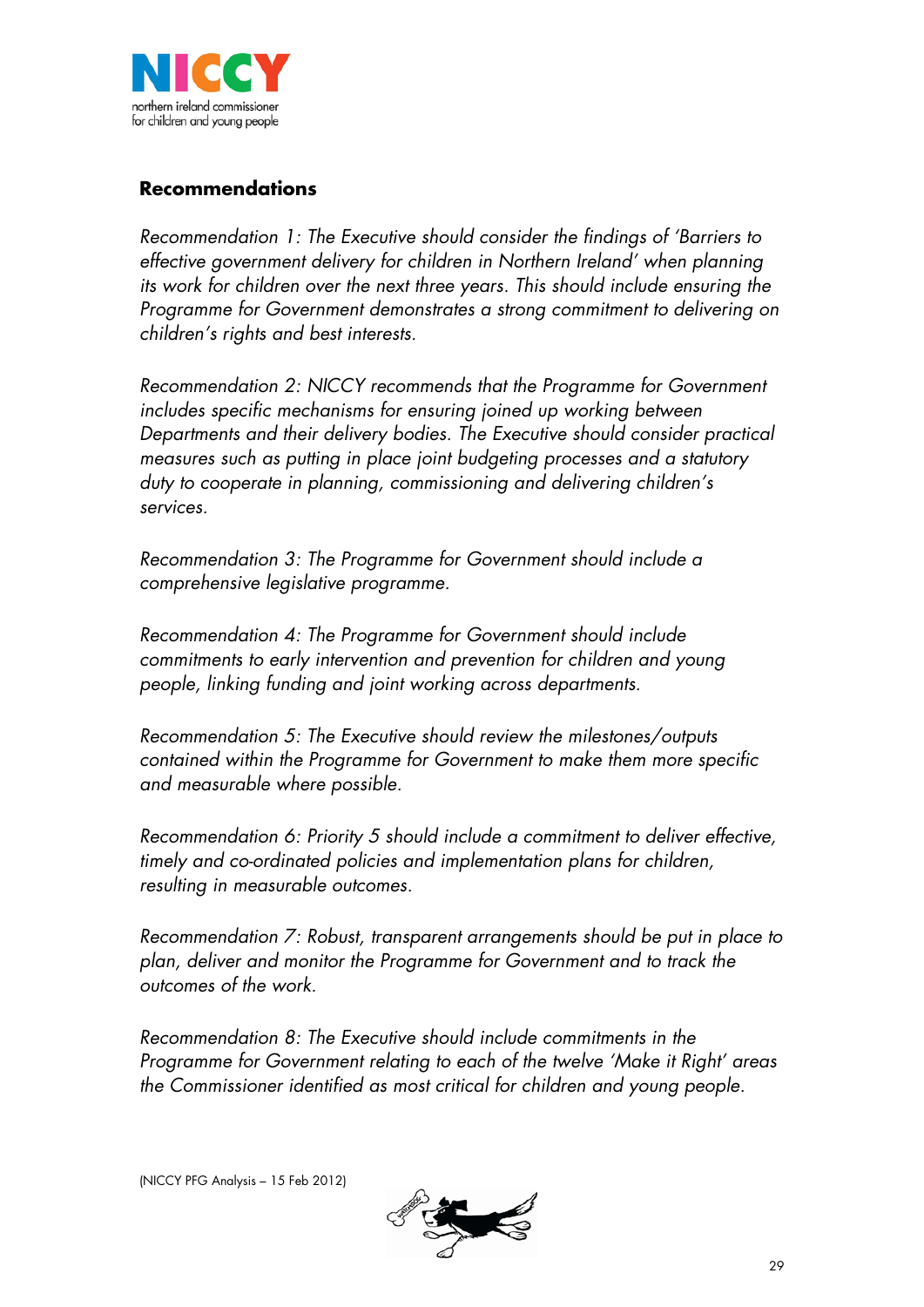

*Recommendation 9: OFMDFM should include commitments in relation to delivering the 10 Year Strategy for Children and Young People, the participation of children and young people, implementing the Play and Leisure Action Plan and addressing negative stereotyping of children and young people.*

*Recommendation 10: The concept of 'Shared Education' within the Programme for Government should be inclusive of issues relating to the sustainability of the schools estate*. *Moreover, the Department of Education should consider rearticulating its three commitments on shared education in the form of one, higher level strategic commitment.*

*Recommendation 11: The Department for Education should review its commitments in the Programme for Government to ensure that it has included critical areas such as the sustainability and viability agenda, post primary transfer, the early years strategy, Special Educational Needs and participative structures in schools.*

*Recommendation 12: The Department of Health, Social Services and Public Safety should review its commitments in the Programme for Government to ensure that it has included critical areas such as protecting funding for children's services, investing in early intervention and prevention, addressing provision at the Royal Belfast Hospital for Sick Children and improving outcomes for vulnerable groups, such as those in need of safeguarding, children with disabilities, those in contact with the care system, children with mental health difficulties and separated children.* 

*Recommendation 13: The Department of Justice, and other relevant Government Departments should review their commitments in the Programme for Government to provide a more child-centred focus on children and young people who are in contact with the youth justice system. Departments should recognise the vulnerability of these children and young people and seek to ensure the adequate and effective provision of services, particularly in relation to education, mental health and accommodation.* 

*Recommendation 14: Once the Programme for Government has been finalised, the EQIA should be reworked, providing a more focussed assessment of the differential impact on each of the section 75 groups, including children, taking all relevant factors into account.*

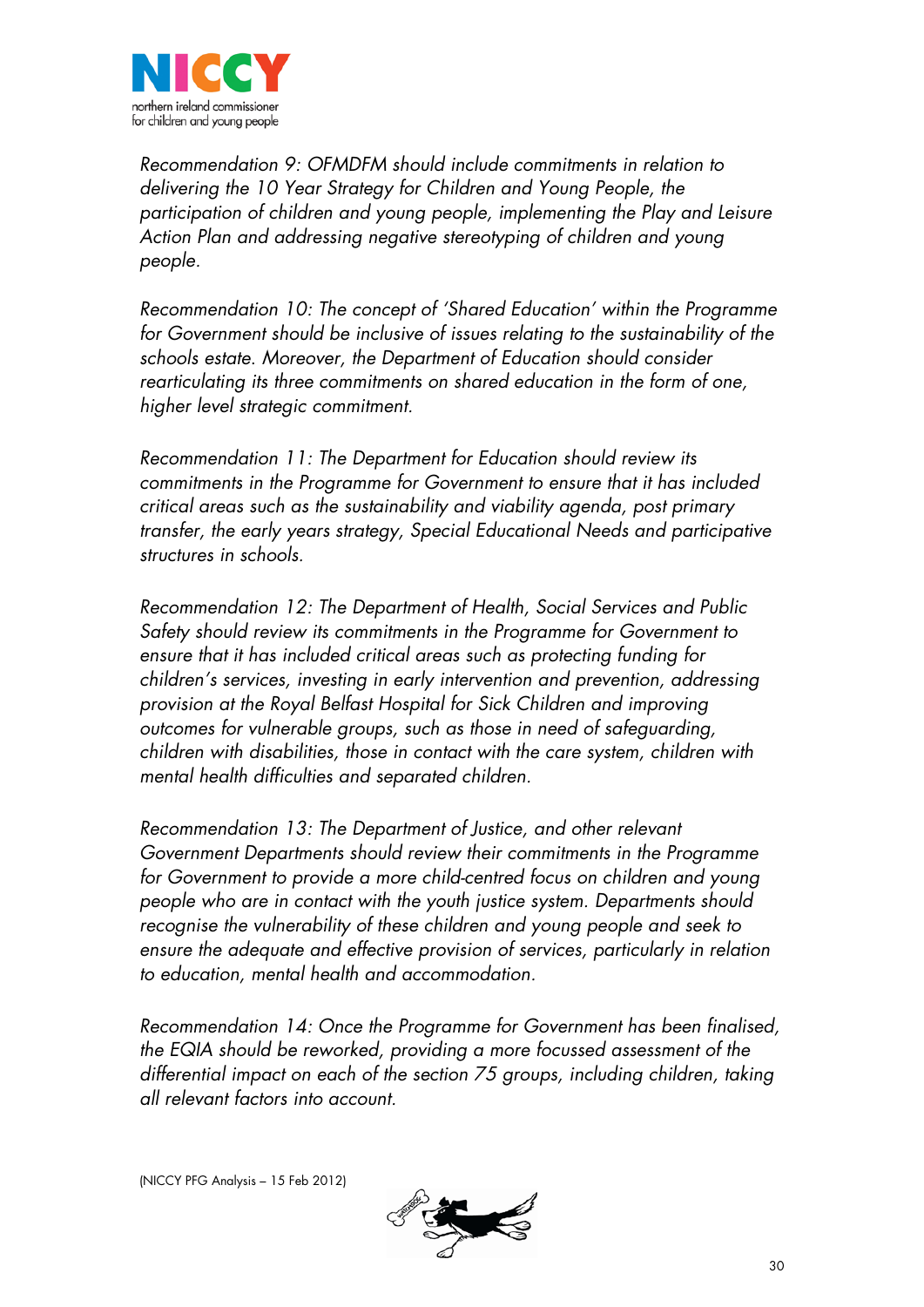

## **Appendix1. Response to consultation on Programme for Government in format provided**

1. *Do you agree that the Programme for Government is designed and balanced in a way that is appropriate in enabling the delivery of its priorities?*

#### **No**

*If you do not agree, please explain why and what alternatives you would propose.*

**The Programme for Government does not demonstrate how it will ensure co-ordinated delivery, monitoring of outcomes and how it will report on progress. See section 2 of this paper for more detail.**

2. *Do you agree that the Programme for Government sufficiently links the key commitments to plans for delivery?*

#### **No**

*If you do not agree, please explain why and what alternatives you would propose*

**The Programme for Government does not demonstrate how it will ensure co-ordinated delivery, monitoring of outcomes and how it will report on progress. Many of the milestones/outputs contained in the draft document are vague and not measurable. See comments in section 2 for more detail.**

3. *Do you agree that, in general, the key commitments contained within the document are appropriate to the successful achievement of priorities?*

**No.**

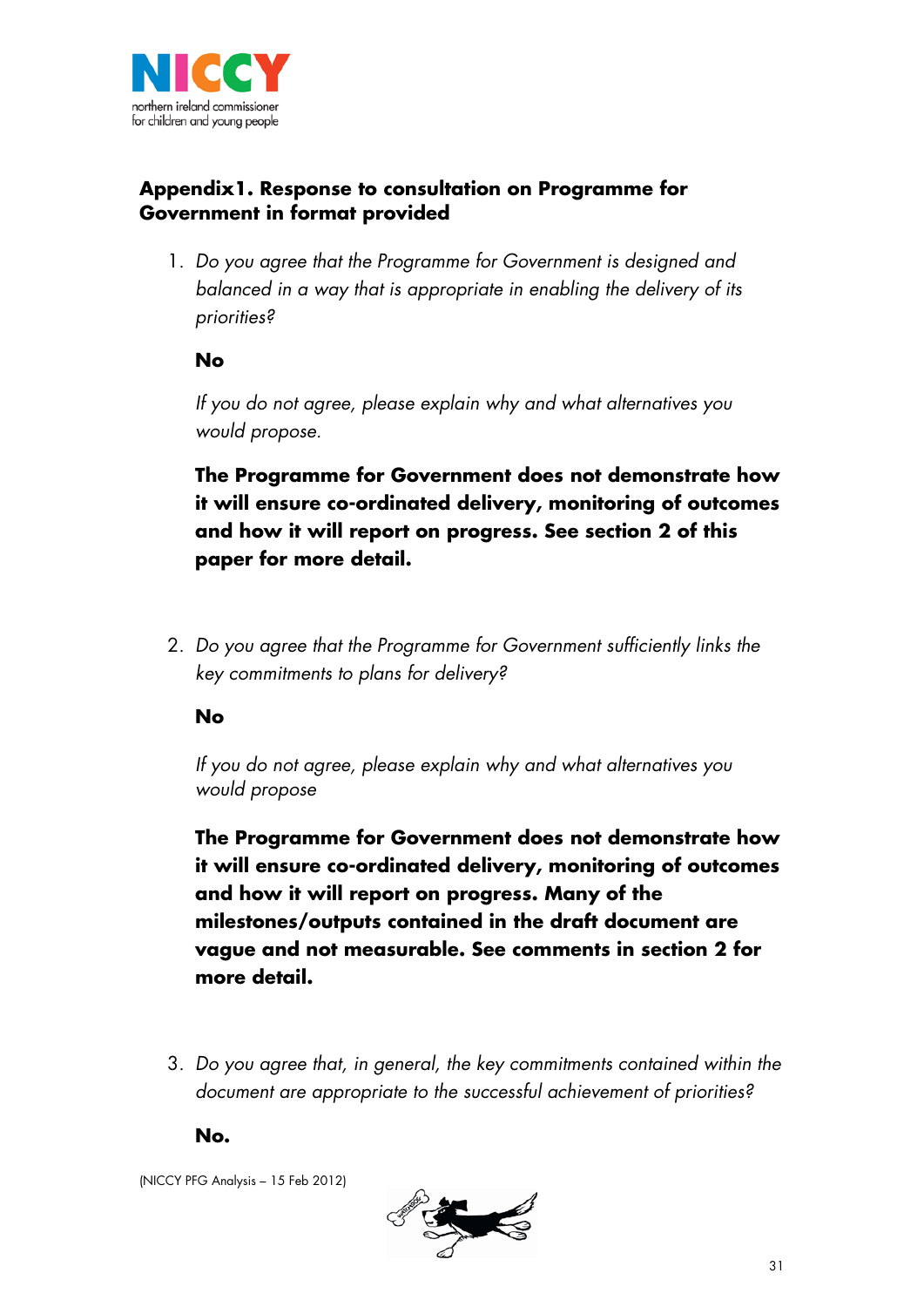

*If you do not agree, please explain why and identify any potential gaps that may exist*

**The commitments do not adequately address critical issues affecting children that would enable the Executive to deliver on the Programme for Government Priorities. Additional commitments should include:**

- **a strong commitment to delivering on children's rights and best interests.**
- **a commitment to early intervention and prevention for children and young people, linking funding and joint working across departments.**
- **a commitment to deliver effective, timely and coordinated policies and implementation plans for children, resulting in measurable outcomes.**
- **commitments in relation to delivering the 10 Year Strategy for Children and Young People, the participation of children and young people, implementing the Play and Leisure Action Plan and addressing negative stereotyping of children and young people.**
- **In relation to education, commitments relating to the sustainability and viability agenda, post primary transfer, the early years strategy, Special Educational Needs and participative structures in schools.**
- **In relation to health, commitments in relation to protecting funding for children's services, investing in early intervention and prevention, addressing provision at the Royal Belfast Hospital for Sick Children and improving outcomes for vulnerable groups, such as those in need of safeguarding, children with disabilities, those in contact with the care system, children with mental health difficulties and separated children.**
- **In relation to youth justice, commitments to provide a more child-centred focus on children and young people who are in contact with the youth justice**

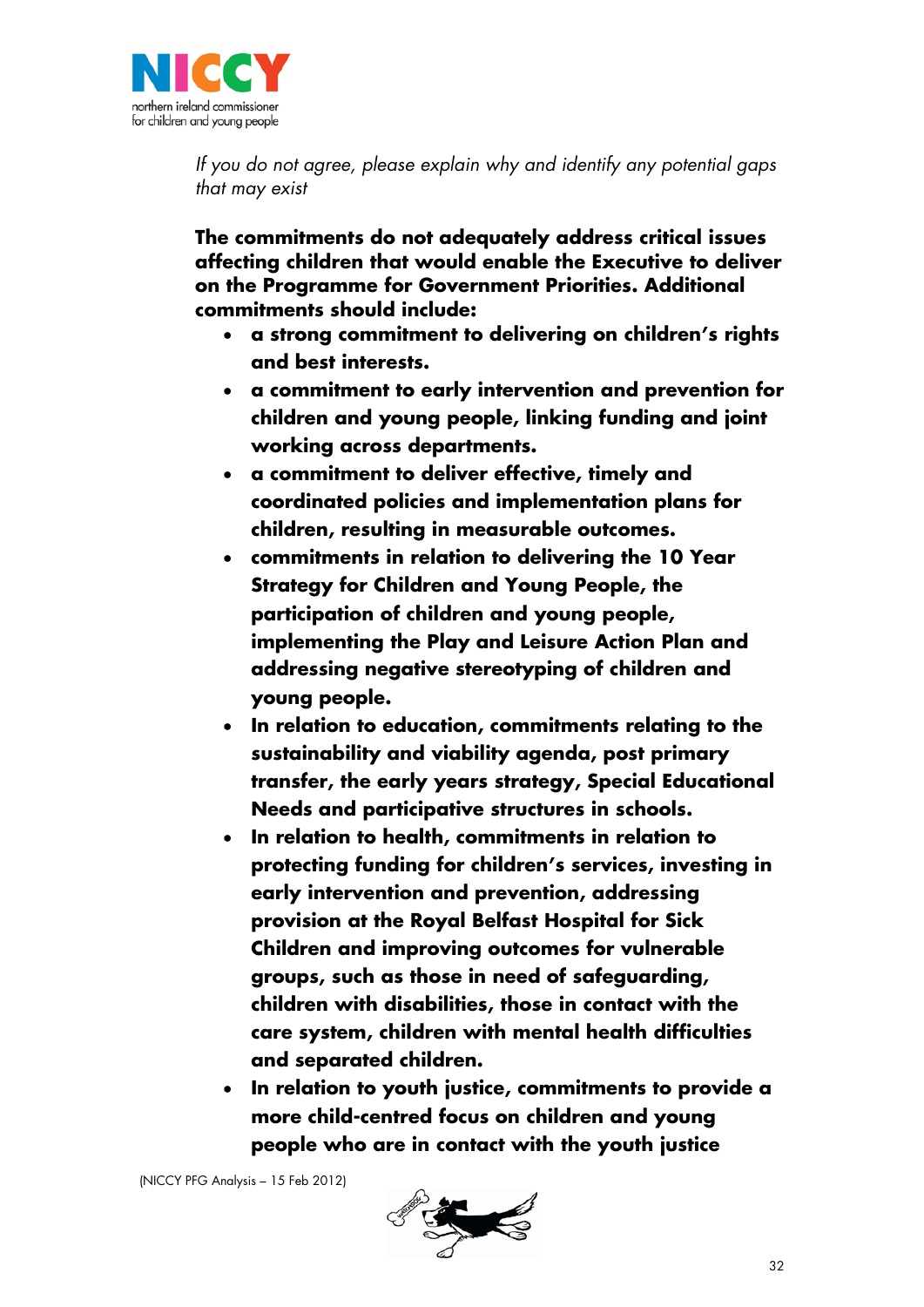

# **system and ensure the adequate and effective provision of services, particularly in relation to education, mental health and accommodation.**

See comments in Sections 2 and 3 for more detail.

4. *Do you agree the Programme for Government is appropriately balanced in terms of sub-regional recognition?*

# **N/A**

5. *Do you agree that the Programme for Government is appropriately balanced in terms of its recognition of major sectoral issues?*

# **N/A**

*If you do not agree, please explain why and highlight any major sectoral issues for consideration.*

**It is not clear what is meant by 'major sectoral issues'. One interpretation of this question is that it is asking whether the Programme for Government balances its commitments to different groups, or sectors. The Commissioner has a statutory duty to review the Executive's delivery for children and provide advice and challenge in relation to this. This paper has provided this analysis and has outlined 14 recommendations on what should be done to improve the Programme for Government in relation to the Executive's delivery on children's rights and best interests. See recommendations contained in Section 5.**

6. *Do you agree that the Programme for Government presents its priorities and commitments in a way that is fair and inclusive to all?*

**N/A – the EQIA has not provided the information required to assess the impact on different groups. See section 4 for more detail.**